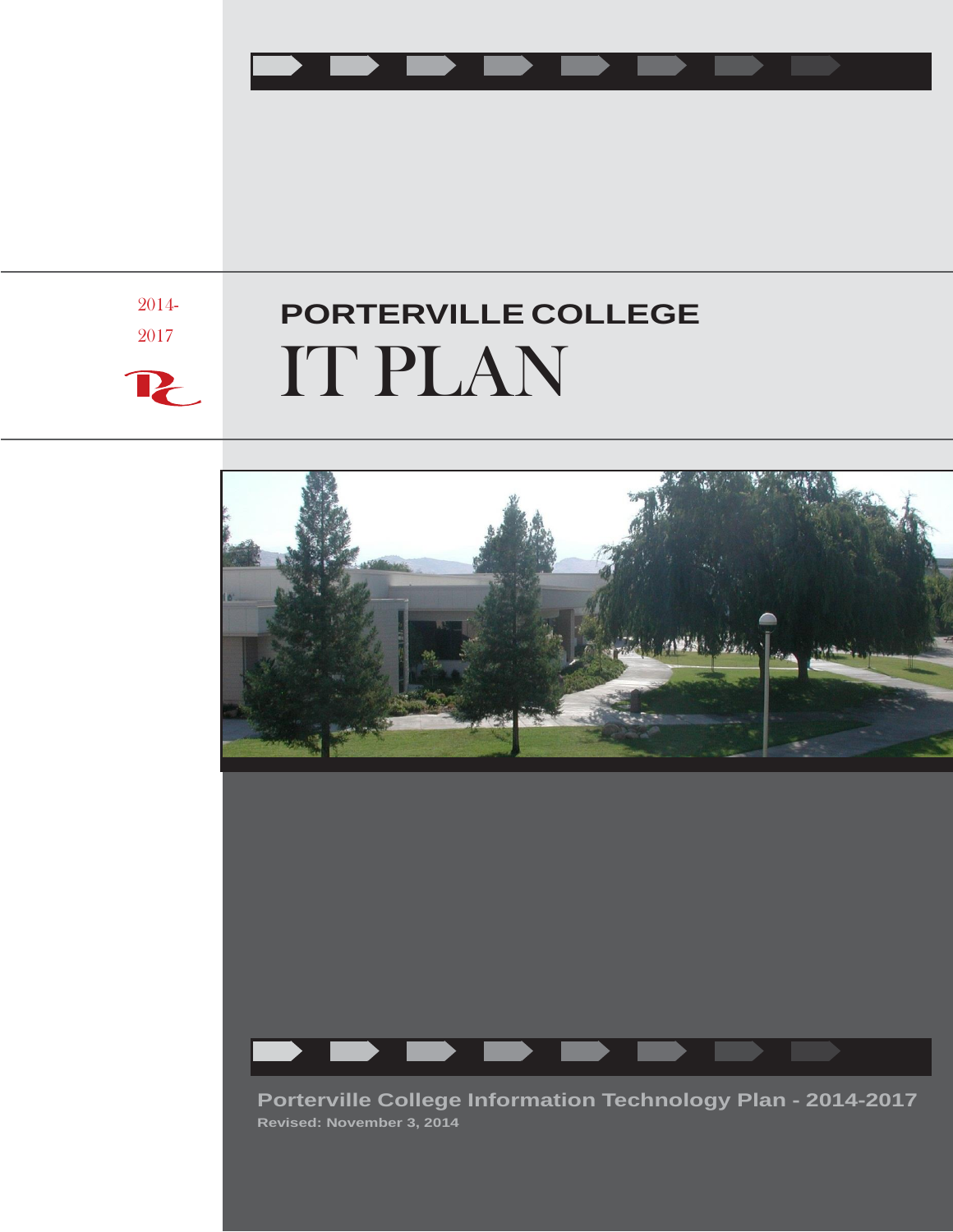# **TABLE OF CONTENTS**

| TRAINING STUDENTS AND STAFF ON THE USE OF INFORMATION TECHNOLOGY  4 |  |
|---------------------------------------------------------------------|--|
|                                                                     |  |
|                                                                     |  |
| PROCESS FOR PROVIDING NEW / UPGRADED TECHNOLOGY EQUIPMENT AND       |  |
|                                                                     |  |
|                                                                     |  |
|                                                                     |  |
|                                                                     |  |
|                                                                     |  |
|                                                                     |  |
|                                                                     |  |
|                                                                     |  |
|                                                                     |  |
|                                                                     |  |
|                                                                     |  |
|                                                                     |  |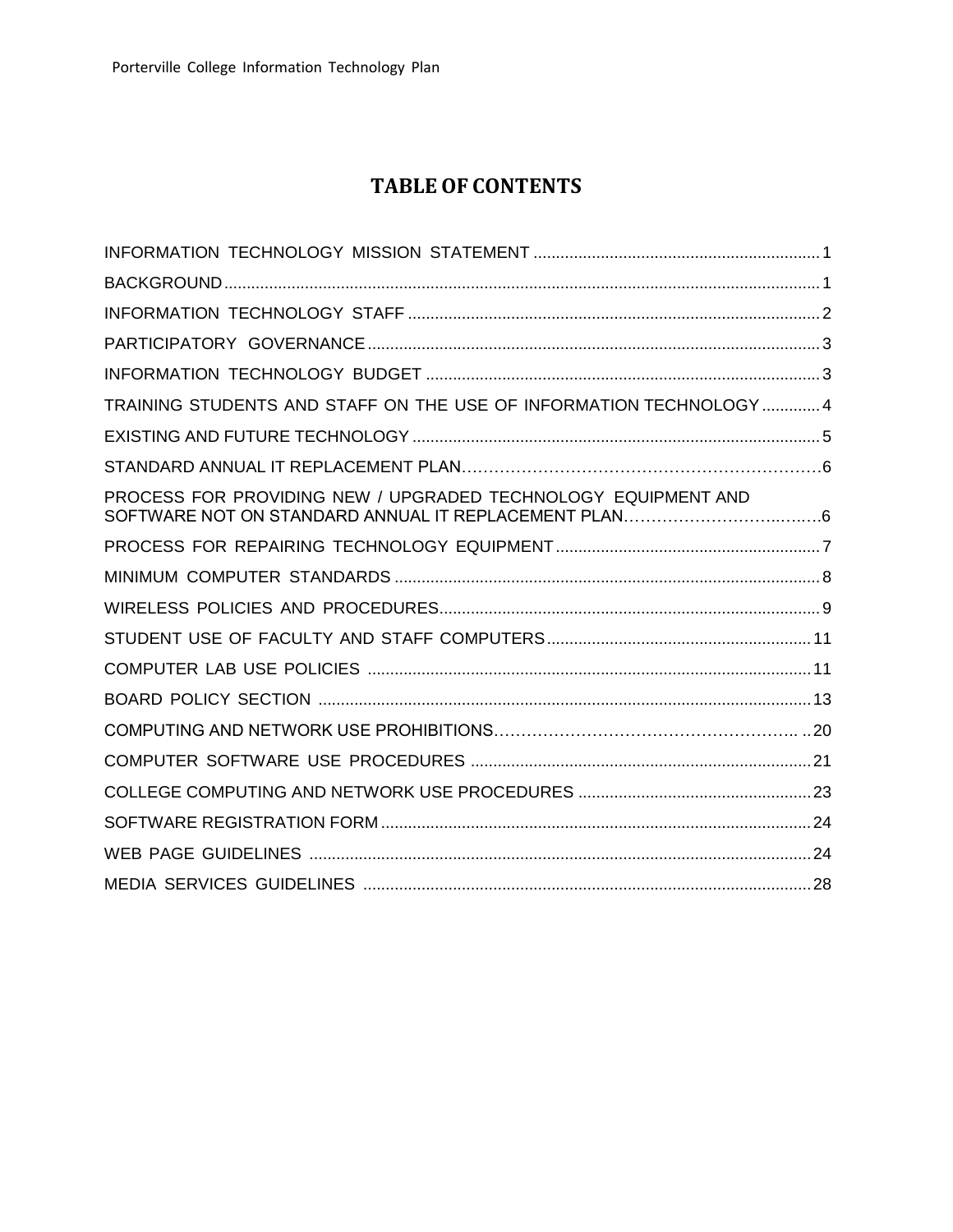#### <span id="page-2-0"></span>**INFORMATION TECHNOLOGY MISSION STATEMENT**

The Porterville College Information Technology Department will maintain a reliable technological environment by providing comprehensive support that meets the needs of students, faculty, classified staff and administration to promote a student-centered environment for teaching and learning.

#### <span id="page-2-1"></span>**BACKGROUND**

The current IT (Information Technology) team has a combined experience of 65 years of service in IT. They work as a dedicated team with complete cross-training. They all have a strong desire to improve their expertise and service as much as possible.

The IT team of Porterville College supports and maintains a variety of IT equipment on the campus. They also work closely with KCCD (Kern Community College District) IT staff to maintain connectivity with the WAN (Wide Area Network).

As stated in the College mission statement, students are our focus. In that regard, the PC IT team collaborates with other district-wide IT professionals to provide the best possible learning environment with the most advanced technology available. They contribute to all aspects of instruction and student services by maintaining the technology involved in those areas.

The IT team provides desktop support for hardware and software via telephone and in person, remotely, and over the phone when needed. The IT team ensures that students have access to reliable computers and peripheral equipment in student computer labs.

The IT team handles hardware repairs for computers and peripheral devices. In addition, they provide some training for end-users on an individual basis as needed.

The timely maintenance of equipment from the end-user's computer to the infrastructure and quick response time for repairs ensures that IT disruption to the College is minimized. The goal of IT is to meet technology needs as responsively and effectively as possible.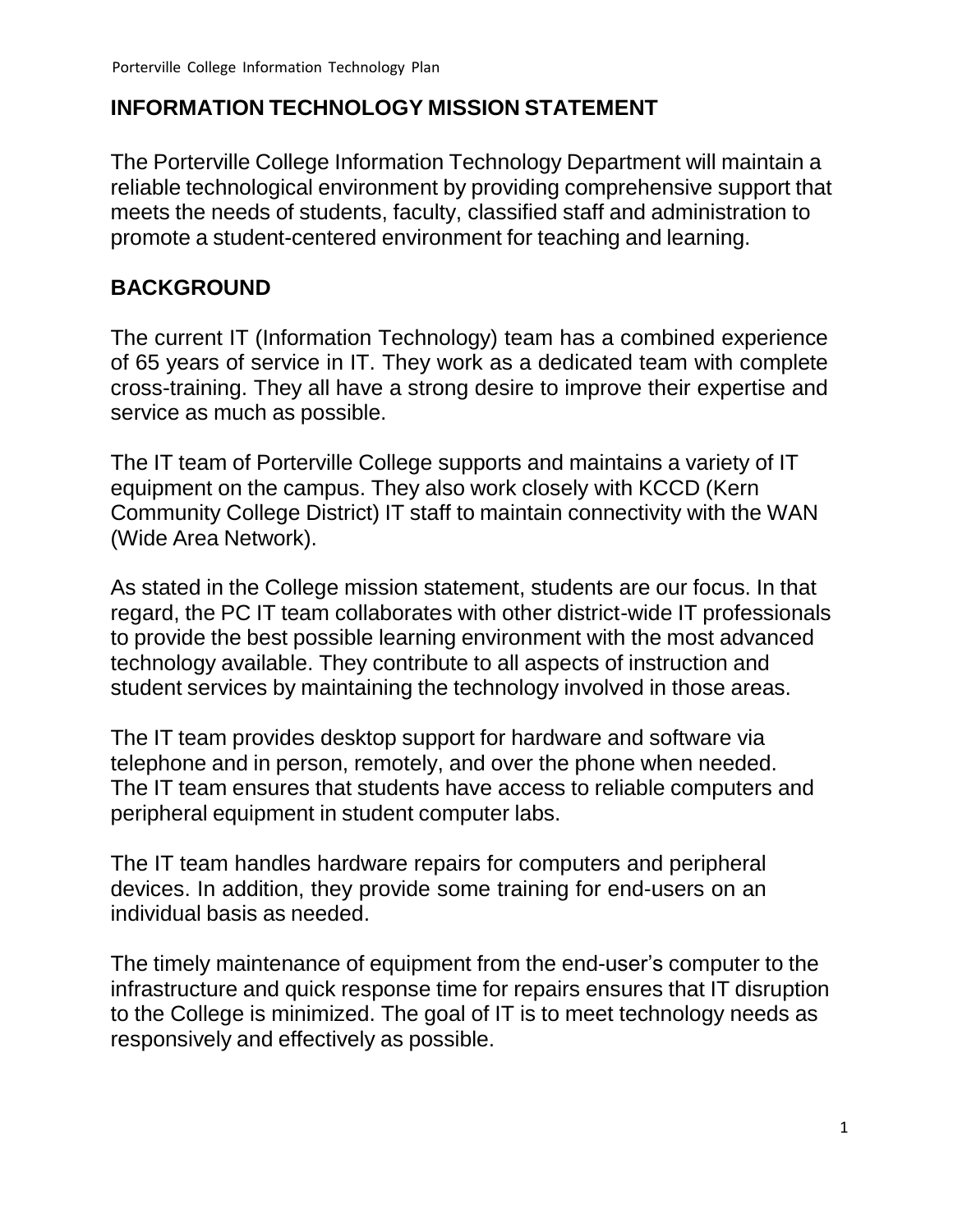The IT team maintains approximately 700 machines for administrative, faculty, staff, and student use, including those in computer labs, classrooms, and the library.

The IT team supports all staff, faculty, and administrative services including student services and business services. The team keeps critical campus IT operations running.

#### <span id="page-3-0"></span>**INFORMATION TECHNOLOGY STAFF**

The staffing structure within the Information Technology Department is designed around cooperative teamwork with the highest efficiency possible. This streamlined approach to staffing has forced the team to continually cross train. Cross training allows for a member of the team to be absent yet still have their responsibilities taken care of with little or no downtime to the campus.

The current IT staff consists of the following:

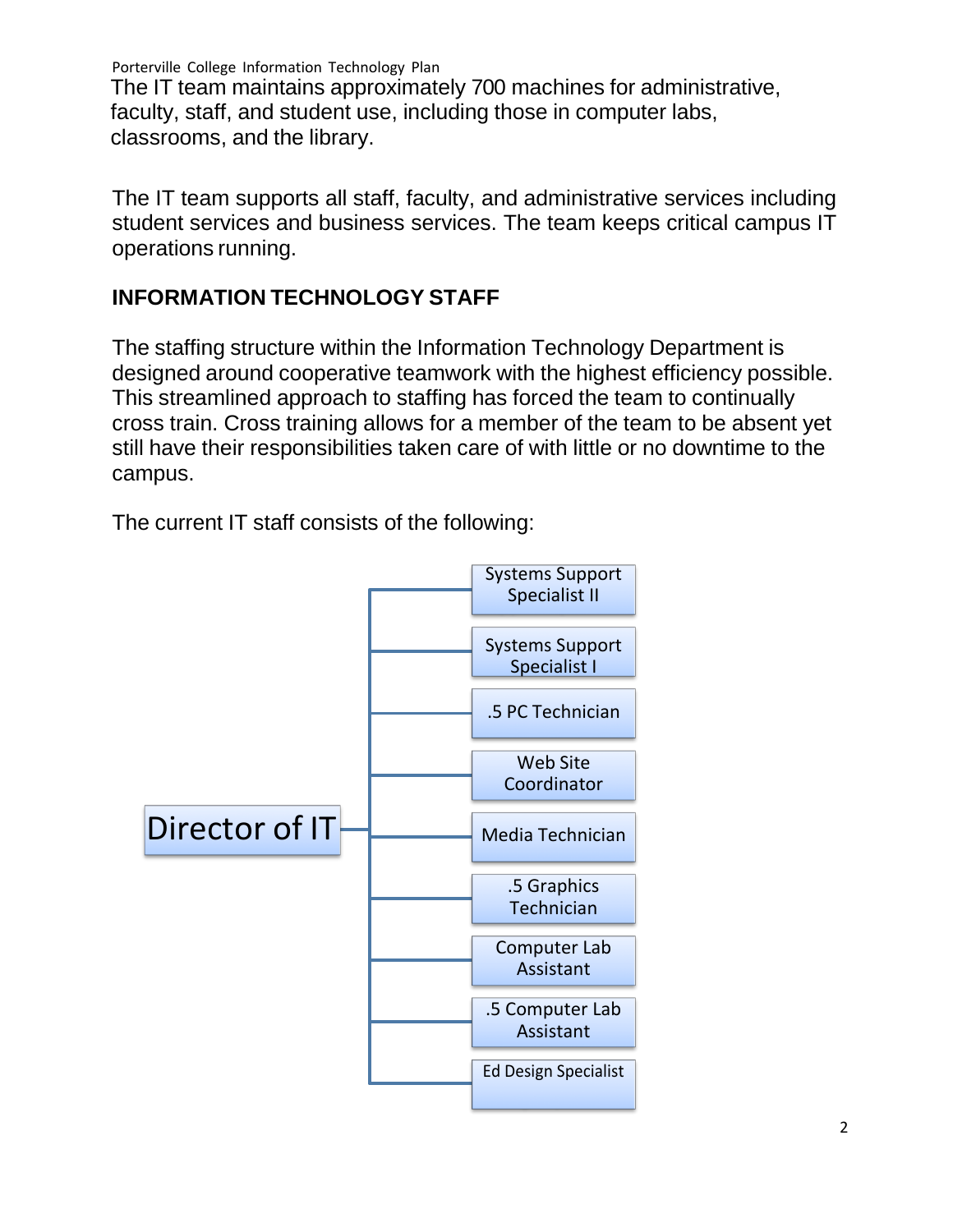As the network grows and as the College budget allows for it, the one parttime PC Technician and one part-time Graphics Technician should both be made full- time.

# <span id="page-4-0"></span>**PARTICIPATORYGOVERNANCE**

Porterville College Information Technology staff is a valuable fixture in all aspects of the college's operations. Therefore, they actively participate in a variety of the college's most important participatory governance committees including:

- District Wide Network Managers Committee
- Information Technology Committee
- College Learning Council
- Facilities Planning and Advisory Committee
- President's Cabinet
- Budget Committee
- Strategic Planning Committee
- Distance Education Committee

# <span id="page-4-1"></span>**INFORMATION TECHNOLOGY BUDGET**

The Porterville College Information Technology Department budget is based primarily on supporting the department's identified student learning outcomes - Improving student access to information technology resources and providing cutting edge technology to support student learning. Further information on the IT department's student learning outcomes can be found in the IT Program Review.

| 4313 Non-Instructional Supplies and Materials    | \$16,000 |
|--------------------------------------------------|----------|
| 5119 Other Non-Instructional Consulting Services | \$2,500  |
| 5220 Employee Travel                             | \$2,000  |
| 5650 Software Licensing/ Maintenance             | \$22,500 |
| 5685 Computer Hardware Maintenance Agreements    | \$40,000 |
| 5690 Other Maintenance/Repairs                   | \$4,500  |
| 5880 Taxes - Licenses & Permits                  | \$117    |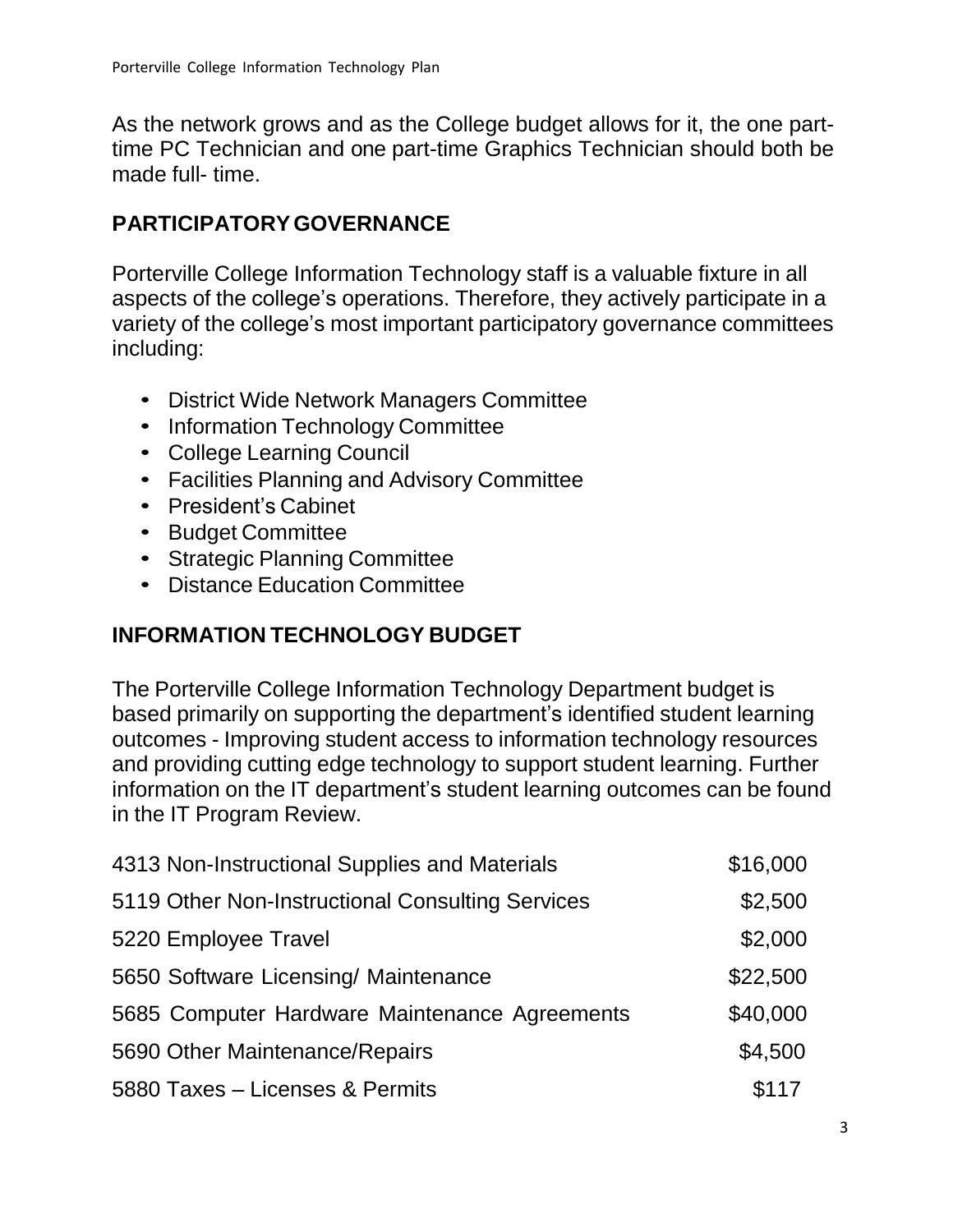| TOTAL ANNUAL DISCRETIONARY BUDGET                 | \$168,923 |  |
|---------------------------------------------------|-----------|--|
| 6412FA Computer/Technology Equipment Fixed Assets | \$22,256  |  |
| 6412 Computer/Technology Equipment                | \$58,000  |  |
| 6214 Buildings - Testing & Inspection             | \$500     |  |
| 5890 Other Services & Expenses                    | \$550     |  |

#### **TRAINING STUDENTS AND STAFF ON THE USE OF INFORMATION TECHNOLOGY**

Porterville College has made it a priority to effectively implement technology in support of its institutional mission, and training is a key component. There are a number of ways in which training for effective use of technology is accomplished at the College. The college offers a number of training opportunities for students.

- Free workshops on popular Microsoft Office (MS Office) programs.
- Learning Center orientations provided by the Learning Center Technician (LCT).
- One-on-one help from the LCT as needed.
- Microsoft Office online tutorials provided on the College's website.

College employees have a number of support resources when it comes to effective use of technology. These include:

- 1) A staff technology lab (Technology Learning Center or TLC). This contains state-of-the-art computer hardware and software. The Educational Media Design Specialist (EMDS) assists with employee use of the lab equipment by appointment and as needed. There is also a binder in the TLC with step-by-step instructions for the most commonly performed functions, in the event that the EMDS is unavailable.
- 2) The TLC Website. Employees can find job-aids, technology tips, and links to a wide variety of technology training resources.
- 3) FLEX day's technology training events. Presenters include the College's Web Coordinator, the College's IT Technicians, the EMDS,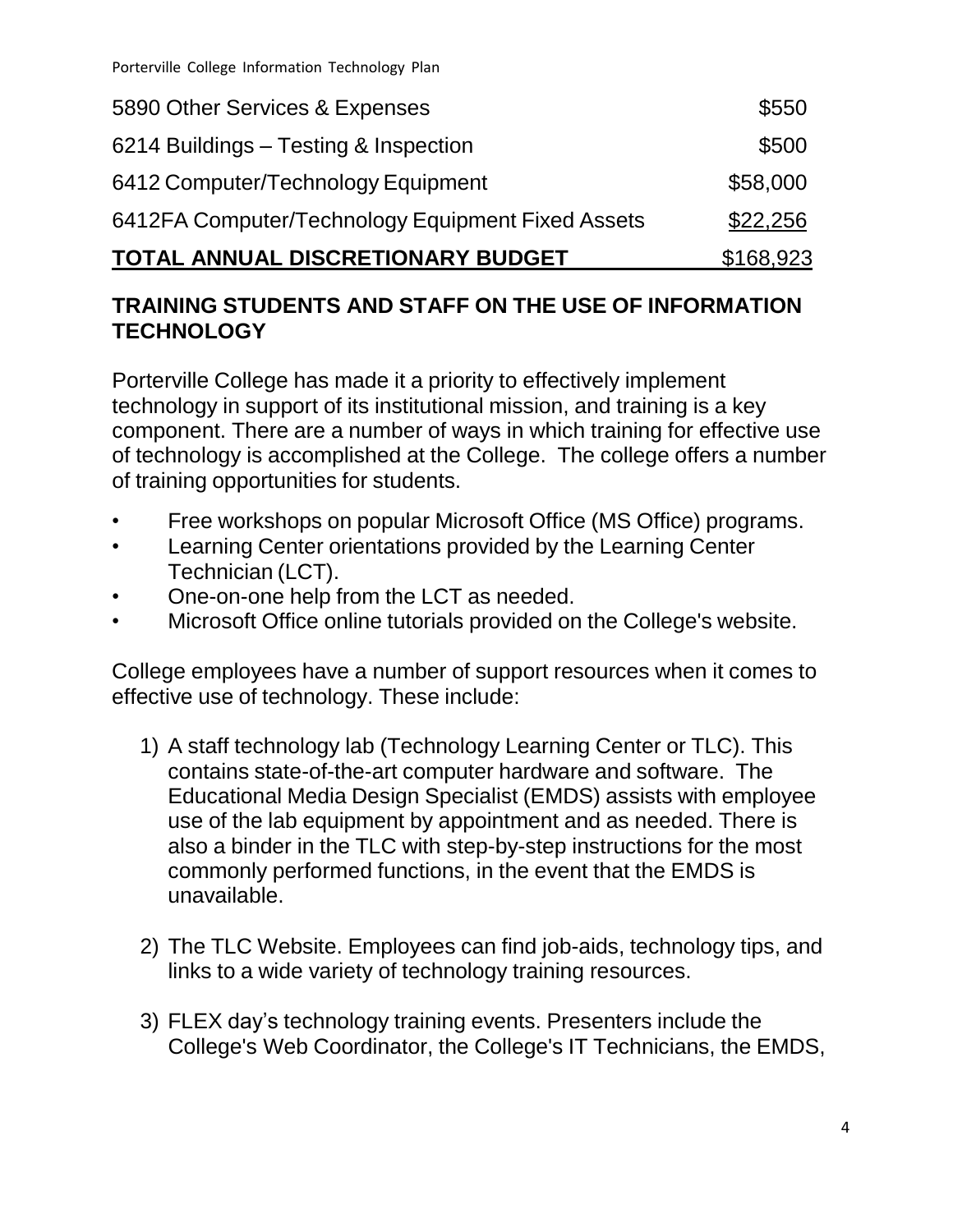a KCCD technology representative, or occasionally hardware or software representatives.

- 4) Technology workshops. The EMDS offers a variety of technology workshops each semester to help faculty and staff effectively incorporate technology into their college functions.
- 5) Technology training camps. Immediately after the spring semester, the EMDS frequently offers a technology training camp, involving multiple days of training and culminating in a completed project.
- 6) One-on-one assistance from TLC. Faculty members who utilize the College's Learning Center receive training from the LCT on the special software used in that lab.

In addition to the training opportunities previously mentioned, all employees and students of the College can get immediate assistance with technical questions by contacting the help desk, which is available by phone or the Web, 24 hours a day, 7 days a week. Students working on computers in the Computer Commons can get immediate help from the on duty Computer Lab Assistant.

# **EXISTING AND FUTURE TECHNOLOGY**

Currently, Porterville College is connected to the Kern Community College District via two 30MB data line connections. These connections allow access to district based applications and also provide internet access for the College connecting through the District Office.

This current data line is scheduled to be upgraded with a 1GB fiber data connection back to the District Office. 300MB of the 1GB will initially be allocated for the network connection. The data line upgrade is scheduled to be implemented by Spring 2015.

The College is scheduled to connect directly to the internet and will no longer connect out through the District Office. The installation should be complete by Spring 2016. This new connection to the internet will be via an additional 1GB fiber data connection. It will allow for a greater bandwidth connection, which will increase internet response times.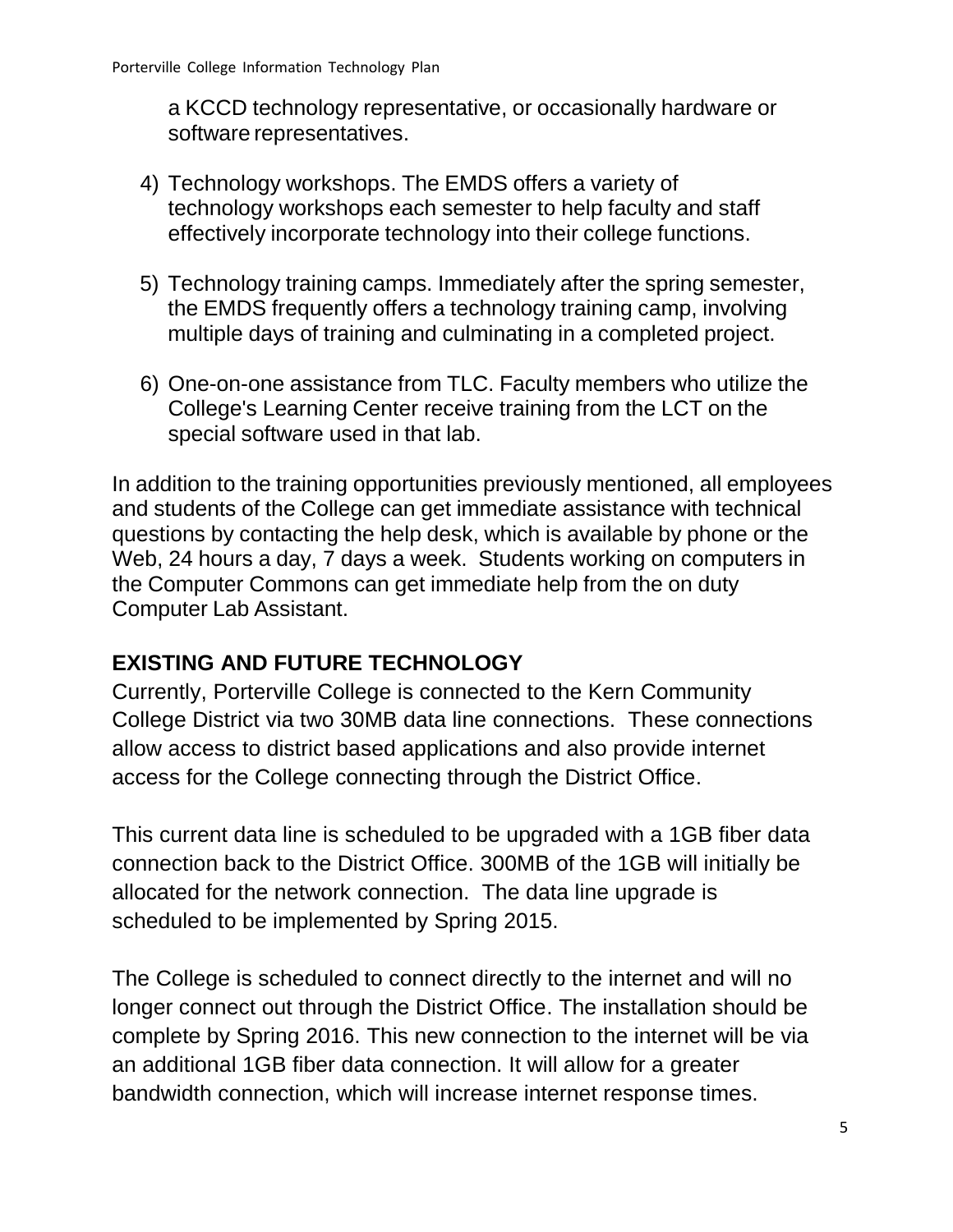The College currently offers Wi-Fi access to users via two Wi-Fi SSID groups, KCCDOpen and KCCDSecure. The Wi-Fi access points for these groups connect via the 802.11 b/g standard. Future projects will include upgrading all Wi-Fi access points to the newer standards of 802.11ac, to allow for faster connection speeds to the network.

# **STANDARD ANNUAL IT REPLACEMENT PLAN**

The goal for technology equipment replacement is to replace equipment which is three years old or older.

- 1. Emphasis for equipment replacement will be placed on student use areas such as classrooms, commons areas, computer labs and student work rooms.
- 2. Equipment will be evaluated for replacement. Any equipment which is still functioning and useful may have hardware upgrades or rebuilds applied to them. This equipment may then be sent to other areas for use.
- 3. Dependent upon budgetary constraints, equipment replaced under the annual replacement plan may be replaced with brand new equipment or certified refurbished equipment.
- 4. Software will be evaluated to ensure it is still required. If newer versions are available and are compatible with current operating systems, recommendations will be made for software upgrades.

# **PROCESS FOR PROVIDING NEW / UPGRADED TECHNOLOGY EQUIPMENT AND SOFTWARE NOT ON STANDARD ANNUAL IT REPLACEMENT PLAN**

Requests for new or replacement technology equipment and software, not on the standard annual IT replacement plan, must go through the IT department before it is ordered. This will ensure that the product meets all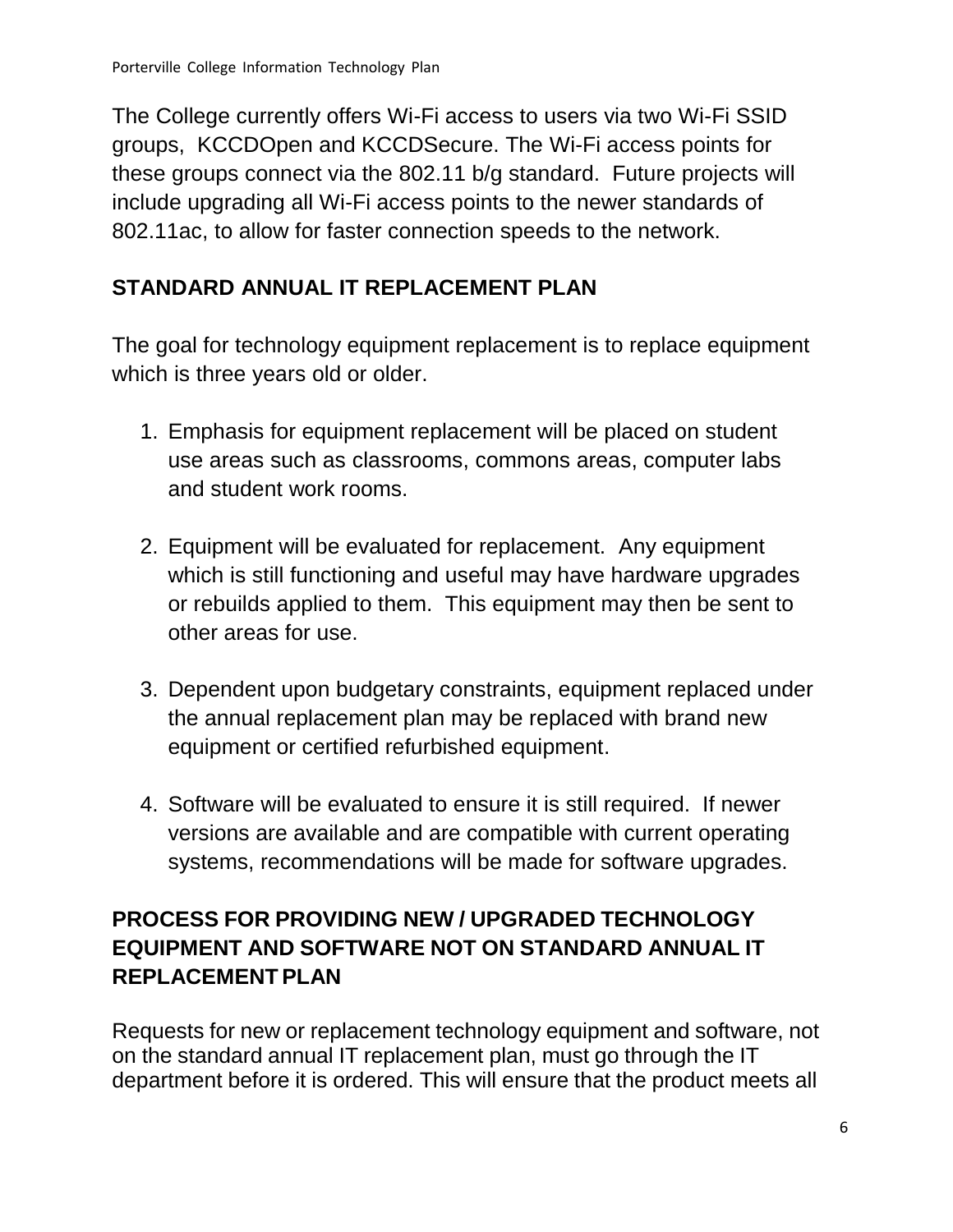district and campus compatibility and minimum standard requirements. The following procedure must be followed for the purchase of any new or replacement technology equipment and software to be used on the Porterville College campus. Products purchased outside the following guidelines will not be installed or supported by the Porterville College IT department.

- 1) End-user requests specific product quote from IT staff.
- 2) Staff reviews product request to determine if it meets minimum standards.
- 3) IT Director will review requesting departments Program Review for justification of the request.
- 4) IT staff will provide end-user a quote from a district and campus approved vendor.
- 5) End-user purchases product using provided quote through the standard purchase order process. End-user must supply all funds for purchase.
- 6) Once the product arrives, IT staff will inventory the product and generate a work order to install the new product in the area designated by the end-user.
- 7) End-user signs inventory book acknowledging they have received the new product.
- 8) IT staff closes work order.

#### <span id="page-8-0"></span>**PROCESS FOR REPAIRING TECHNOLOGY EQUIPMENT**

Porterville College technology repair request will be handled through the outsourced help desk service. All work to be performed on Porterville College technology equipment must first be entered into the work order system.

Work orders can be submitted electronically at support.kccd.edu or over the phone at 877-382-3508 or at 5197 for calls from within the district. IT is not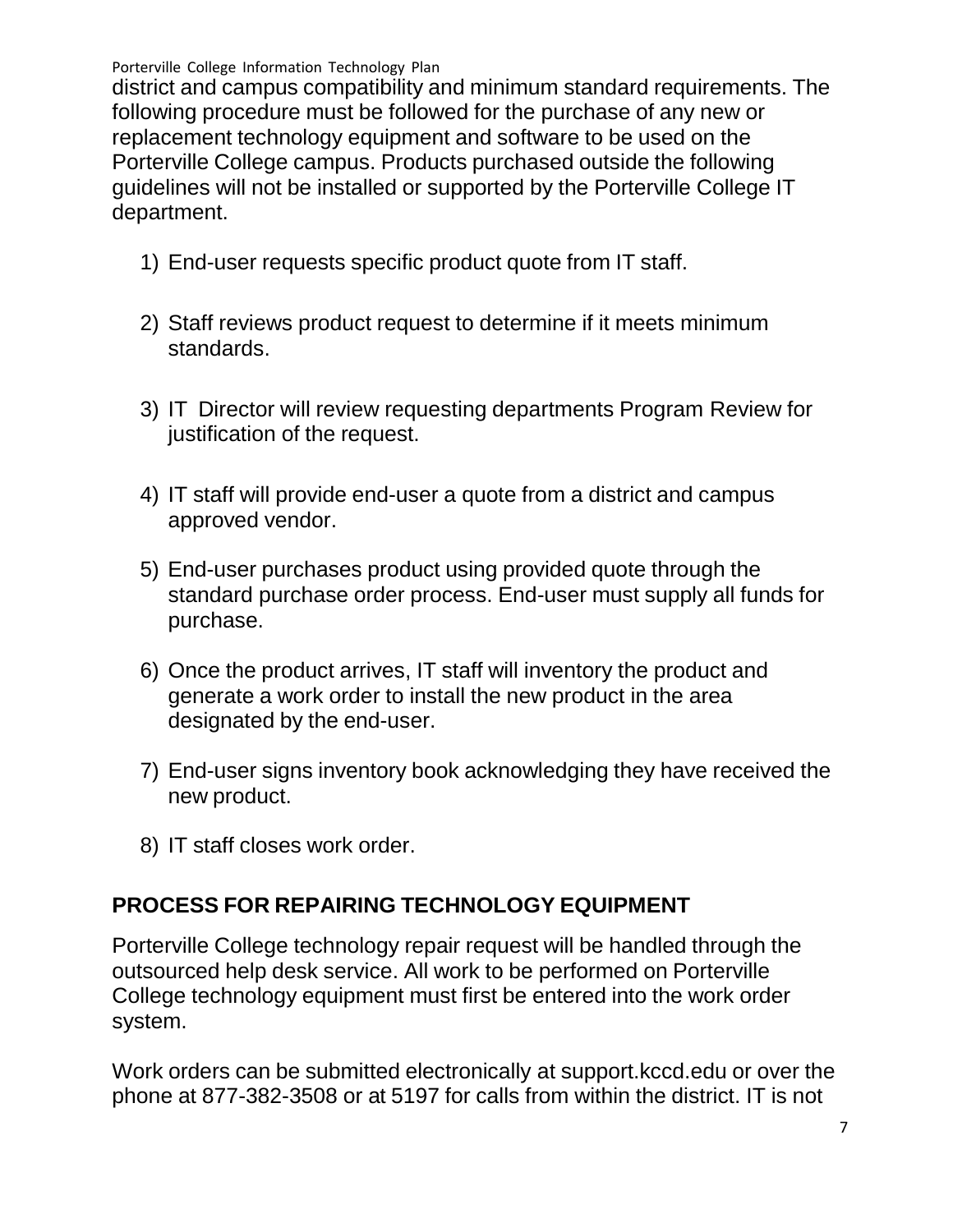permitted for any work to be done on equipment that has not been officially reported to the help desk service.

The process is as follows:

- 1) End-user contacts help desk either via web ticket a[t](http://support.kccd.edu/) [http://support.kccd.edu](http://support.kccd.edu/) or over the phone.
- 2) Helpdesk staff makes an attempt to repair the issue remotely. If unsuccessful the helpdesk staff will log the issue in the work order systems.
- 3) During normal business hours 8:00am 5:30pm, instructional down situations are expedited and local technical staff are called immediately. After 5:30pm, instructional down situations are handled by the help desk service.
- 4) Local IT staff will prioritize the issue and assign a technician to deal with the issue within the work order system.
- 5) IT staff member completes repair to end-user's satisfaction.
- 6) IT staff member closes issue an email is sent to end-user with the resolution of the job.

#### <span id="page-9-0"></span>**MINIMUM COMPUTER STANDARDS**

Porterville College continually strives to remain at the forefront of technology by maintaining high minimum standards when purchasing new computers. It has been determined that DELL will be the standard brand for desktop computers and servers for the Porterville College campus. The minimum standard desktop and laptop will include the following specifications:

# **Dell Desktop:**

- Desktop Small Form Factor
- Intel i5 Processor 3.0GHz
- Windows 7 Enterprise
- 8GB RAM
- 1GB NVIDIA VGA Dual Monitor Support Video Card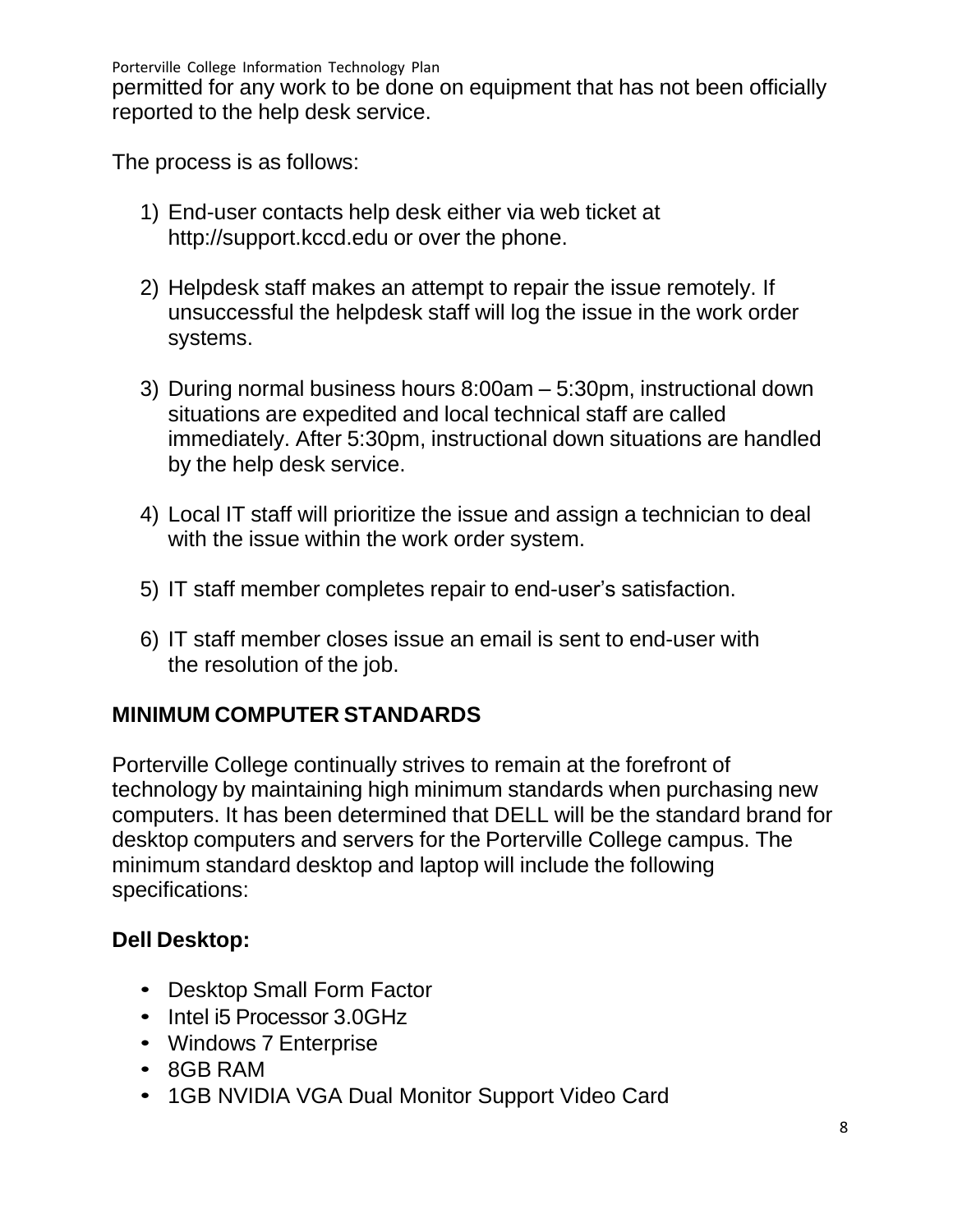- USB Keyboard
- USB Optical Mouse with Scroll
- 22 inch Professional P2214H Widescreen Monitor, Height Adjustable Stand, VGA/DVI
- 250GB SATA Hard Drive
- No Floppy
- 16x DVD+/-RW SATA
- Speakers

# **Dell or Lenovo Laptop:**

- Intel i5 Processor 2.5GHz
- Windows 7 Enterprise
- 14 inch HD WXGA+ LED Display
- GeForce 1GB Video Card
- 8GB RAM
- Integrated English Keyboard
- 320GB Hard Drive, 5400 RPM
- 8x DVD+/-RW w/Roxio and Cyberlink Power DVD Software
- 9-Cell Battery
- 65W, A/C Adapter
- Wireless 1707 802.11n Mini Card

# <span id="page-10-0"></span>**WIRELESS POLICIES AND PROCEDURES**

Wireless internet and network access is provided to all employees, students, and guest/visitors. Both personal and district owned equipment may be attached to the wireless network. It is for this reason we have two different Wi-Fi SSID's, KCCDopen and KCCDsecure.

KCCDopen can be used by anyone on any wireless machine as long as they have a valid network log-on account. To protect the network from out of date virus protection and potentially harmful software; KCCDopen will only allow internet access.

It is still strongly recommended that virus protection is installed on the machine and fully up-to-date before connecting to any Wi-Fi network. There is no special account required for Wi-Fi access. Employees and students simply use the same account that is used on the standard computers on the network.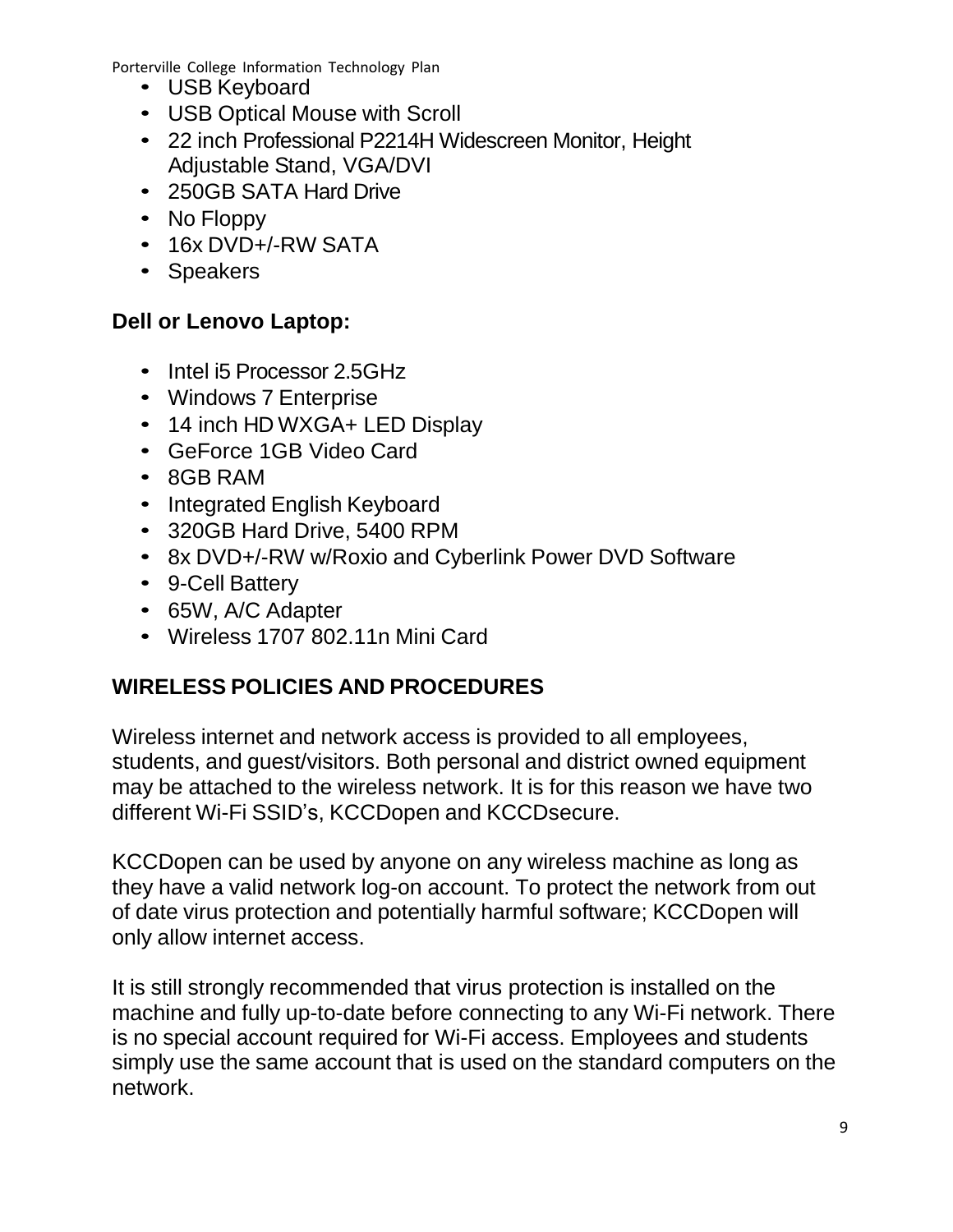KCCDsecure is for employees who make use of a **district owned** laptop or wireless devices who wish to get their network drives as well as internet access via the campus Wi-Fi. The process is a little different than KCCDopen. First the wireless device must be owned by the district i.e. purchased via some form of funding within the district. This does not include someone purchasing the equipment and then "donating" it to the campus.

The wireless device must be brought to the Technology Services office where the machine can be inventoried, have up-to-date virus protection installed, and be put in a special group on the network that will give it the rights to map the desired drives. There will be no exceptions to this policy the equipment must be district owned and be brought to the Technology Services office before it can access the KCCDsecure Wi-Fi network and get mapped network drives.

Guest/visitors who wish to access the Wi-Fi must attach to the KCCDopen network and follow the Visitors link below the captive portal login page in the web browser.

On the visitor login page if you don't already have a login click on the "Don't have a Wi-Fi visitor username and password?" link below the user name and password login boxes. Fill out the required information on the next page and a visitor account will be created for you to access the Wi-Fi network.

Personal equipment is allowed to connect ONLY to the KCCDopen Wi-Fi network for internet access. Personal equipment will not be allowed to connect to the KCCDSecure Wi-Fi network for work purposes and access to home directories, shared network drives / folders or other network resources will not be available.

It is also not authorized to connect personal equipment to the network via wired Ethernet connections. Any unauthorized equipment connections found will be promptly terminated and removed from the network. The use of personal equipment on the district network puts everyone at risk of viruses, hacking, and poor network performance.

When using the Wi-Fi or any other form of network or internet access via a district connection, staff are bound to the procedures and prohibitions found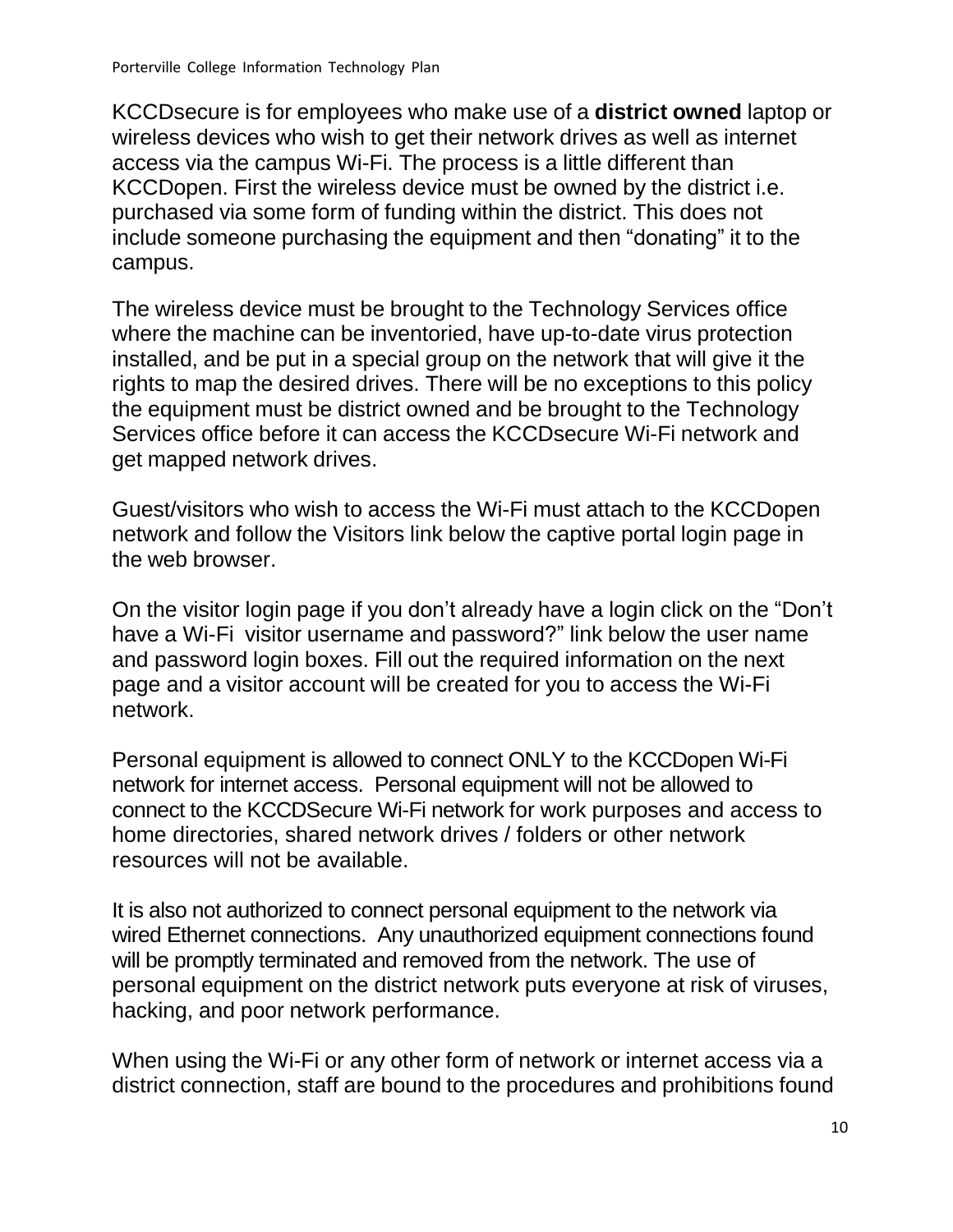in the Board Policy section 3E, as well as the procedures, prohibitions, and acceptable use policies found in the Porterville College IT Plan and on the Wi-Fi log-in page.

# <span id="page-12-0"></span>**STUDENT USE OF FACULTY AND STAFF COMPUTERS**

Porterville College's network is based on what is commonly known as a Microsoft Domain. Within a domain users are assigned rights or permissions for access on various parts of the network. As such, student users are given far less permissions to critical support service areas of the network such as Banner, than staff and faculty are given. In many areas some staff and faculty have exclusive access to Banner and financial systems that students should never be given access to. It is vital that faculty and staff protect their user names and passwords at all times as not to compromise their access to these critical systems.

Students, including student aides, should never be allowed to use a faculty or staff member's username or password for any reason. Faculty and staff should never leave their usernames and or passwords in visible locations for any reason. Writing down a username and or password and leaving it in the work area is strictly prohibited. Students should always be directed to use computers configured and designated for student use.

If for any reason a student must use a faculty or staff computer, they must use their own username and password. Students should never be on a faculty or staff computer when the faculty or staff member is logged into the system. Allowing students to access computer systems with faculty or staff login accounts puts the entire campus and district at risk of identity theft, virus attack, hacking, grade changes, and financial disaster.

# <span id="page-12-1"></span>**COMPUTER LAB USE POLICIES**

# **Introduction:**

In pursuit of its mission of instruction, research, and community service, Porterville College provides access to computing and information resources for students, faculty, staff, and other authorized users. This use is restricted by the compliance to the district Computer Use Policy, Porterville College Computer Use Policy, and the Porterville College Student Code of Conduct, as listed in the Porterville College Student Handbook.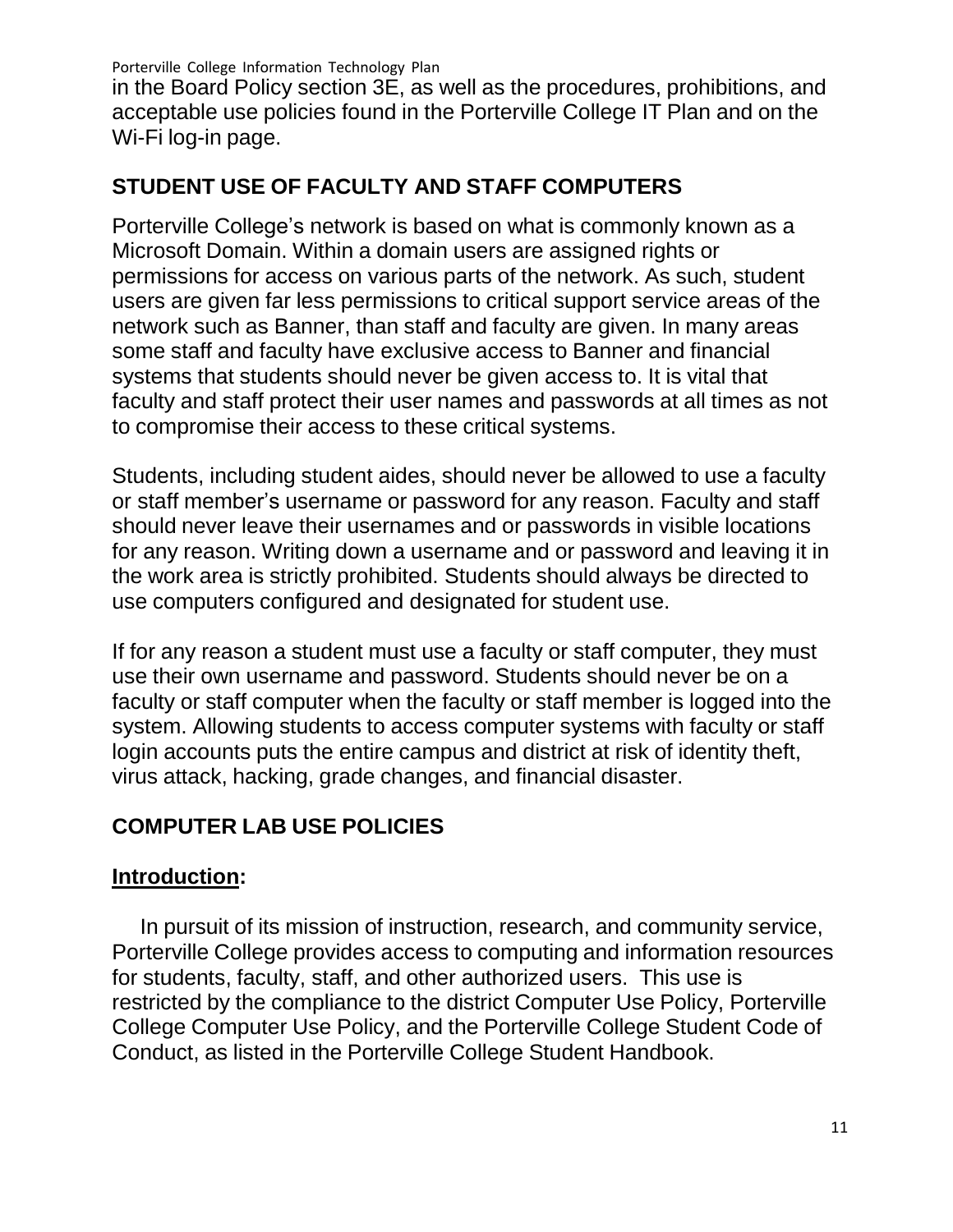- 1) Violation of computer use policies and student codes of conduct may lead to loss of access to computing resources, as well as to disciplinary and/or legal action.
- 2) Computer use must be within the bounds of Federal and State Law.
- 3) Resources on the Internet could be potentially offensive. Users will respect the rights of others to be free from sexual harassment and a hostile environment by not downloading pornography.
- 4) If a user of the network is believed to be in violation of Federal or0 State law, or specific district prohibitions, a user revokes his right to privacy.
- 5) The first violation of these policies will result in a warning and an explanation of the violation to the user. The violator's name will be referred to the Director of Information Technology.
- 6) The second violation of these policies will result in the initiation of disciplinary action. This action will be determined by the Vice President of Student Services, in accordance with the College/District policies and procedures regarding student discipline.
- 7) Excessive noise and/or a disturbance may result in the restriction of use and/or disciplinary action.
- 8) Information obtained from the Web and other internet sources may be inaccurate or misleading. The college cannot be held accountable for the authenticity of information gathered from these sources.
- 9) Technical difficulties do occur. The college is not responsible for any information that may be lost, damaged or unavailable due to technical or other difficulties.
- 10) No food or drink allowed in the computer commons.
- 11) Children are not allowed in the computer commons.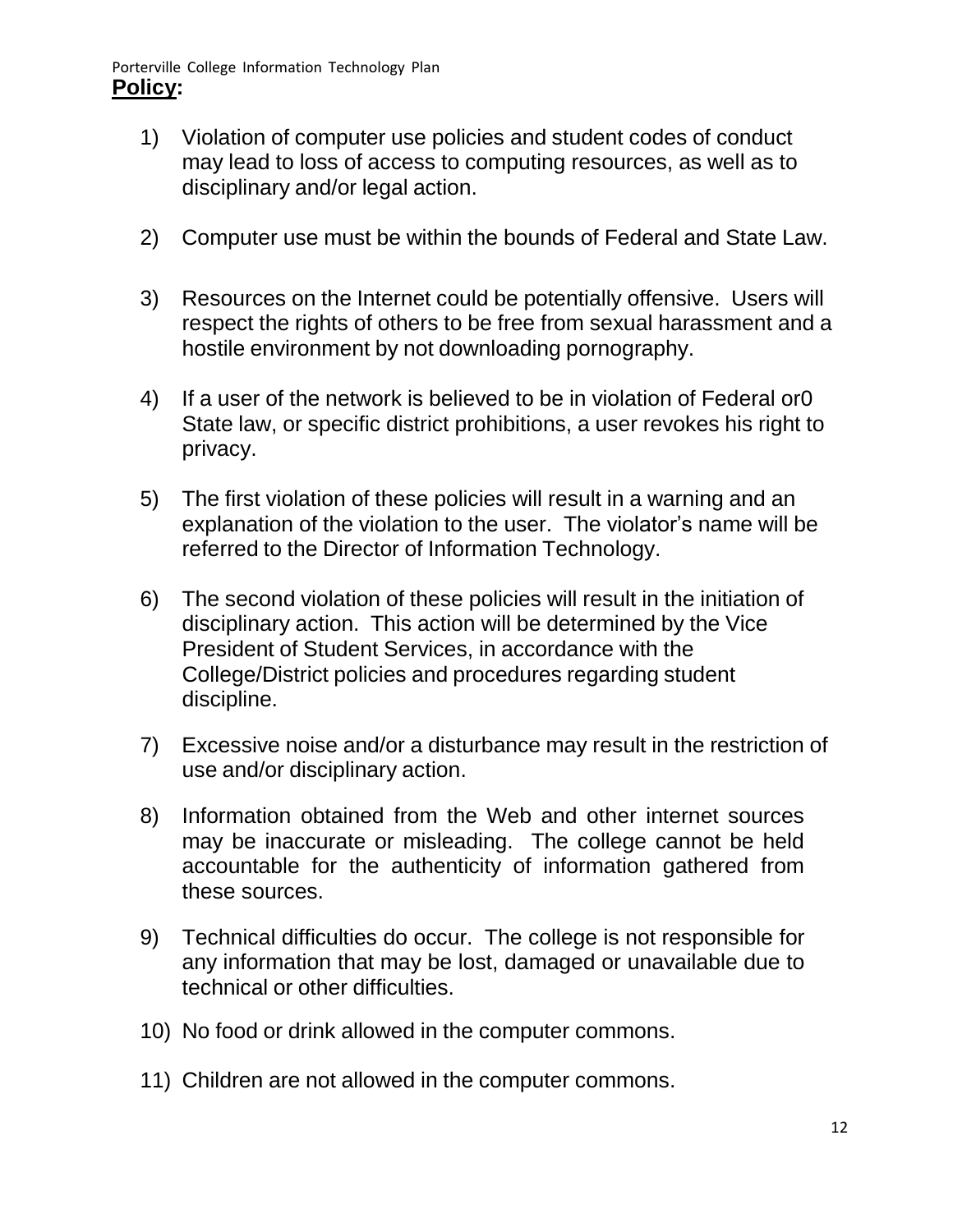- 12) Turn cell phone off. After one warning, users will be removed for the day.
- 13) Computer use is intended for the support of course work conducted for particular class assignments.
- 14) Students using computers for non-class related activities will be asked to relinquish their workstations when students with classrelated assignments are waiting.

# <span id="page-14-0"></span>**BOARD POLICY SECTION**

**3E1** Computing and Network Use *(Revised July 9, 2009)*

**3E1A** The Kern Community College District shall provide computing and network resources that benefit faculty, staff, and students and support the instructional and administrative activities of the Colleges and the District.

The District is committed to policies which promote the mission of the Colleges and encourage respect for the rights of individuals. These policies shall apply to all individuals using College and District computing and network resources, regardless of access method.

**3E1B** Computing and network resources and all user accounts provided by the Kern Community College District are the property of the Kern Community College District. Access to College/District computing and network resources is a privilege that may be wholly or partially restricted by the Kern Community College District without prior notice and without the consent of the user if required by and consistent with policy or law, when there is substantiated reason to believe that violations of policy or law have taken place, or, in exceptional cases, when required to meet time dependent, critical operational needs.

**3E1C** Employees have no privacy whatsoever in their personal or workrelated use of District computers, electronic devices, network and other electronic information resources or to any communications or other information in Kern Community College District computing and network systems or that may be transmitted through Kern Community College District computing and network systems.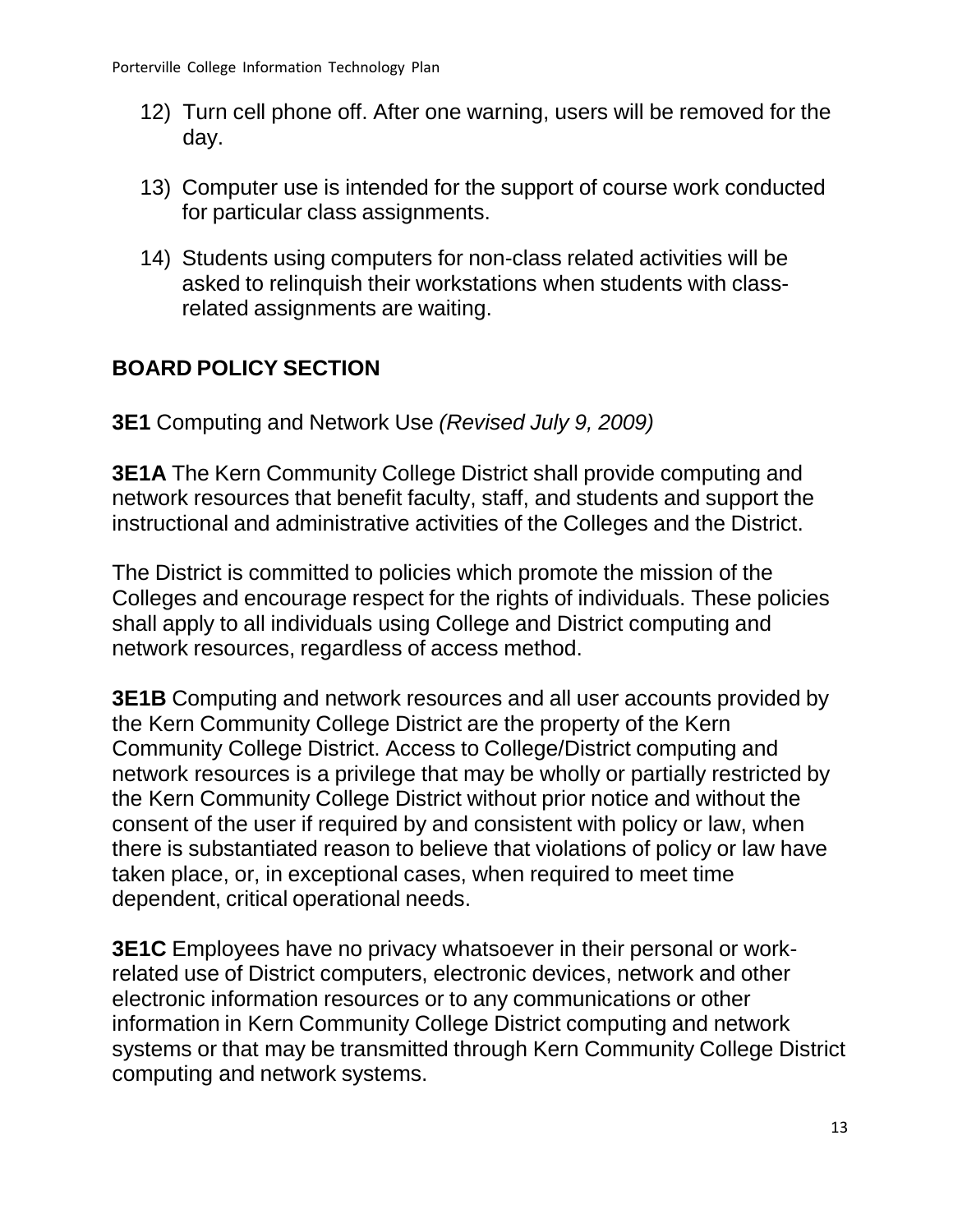**3E1D** Kern Community College District retains the right, with or without cause, and with or without notice to the employee, to remotely monitor, physically inspect or examine Kern Community College District computers, electronic devices, network or other computing and network resources and any communication or information stored or transmitted through Kern Community College District computing and network resources including but not limited to software, data, image files, Internet use, emails, text messages and voicemail.

Kern Community College District shall exercise this right only when required by and consistent with policy or law, when there is substantiated reason to believe that violations of policy or law have taken place, or in exceptional cases, when required to meet time-dependent, critical operational needs.

**3E1E** Use of computing and network resources must be for activities related to the mission of the Colleges and the District. Computing and network resources are to be used in an effective, efficient, ethical, and lawful manner.

**3E1F** Use of computing and network resources imposes responsibilities and obligations on the part of users. Users are expected to demonstrate respect for intellectual property, data ownership, system security, individuals' rights to access information, and freedom from intimidation or harassment. (See **Procedure 3E1C(a)** of this Manual for Computing and Network Use Prohibitions; **Policy 3E4** of this Manual for Information Technology Security Policy; **Policy 3E3** of this Manual for Email Policy; Procedure **3E1C(b)** of this Manual for Computer Software Use Procedures; and **Appendix 3E1C** of this Manual for the Software Registration form.)

**3E1G** Computing and network use shall be consistent with the educational, academic, and administrative purposes of the Colleges/District and shall respect the rights of individuals.

**3E1H** The Colleges may develop and implement procedures related to college computing and network use. (See **Procedure 3E1F** of this Manual for College Computing and Network Use Procedures.)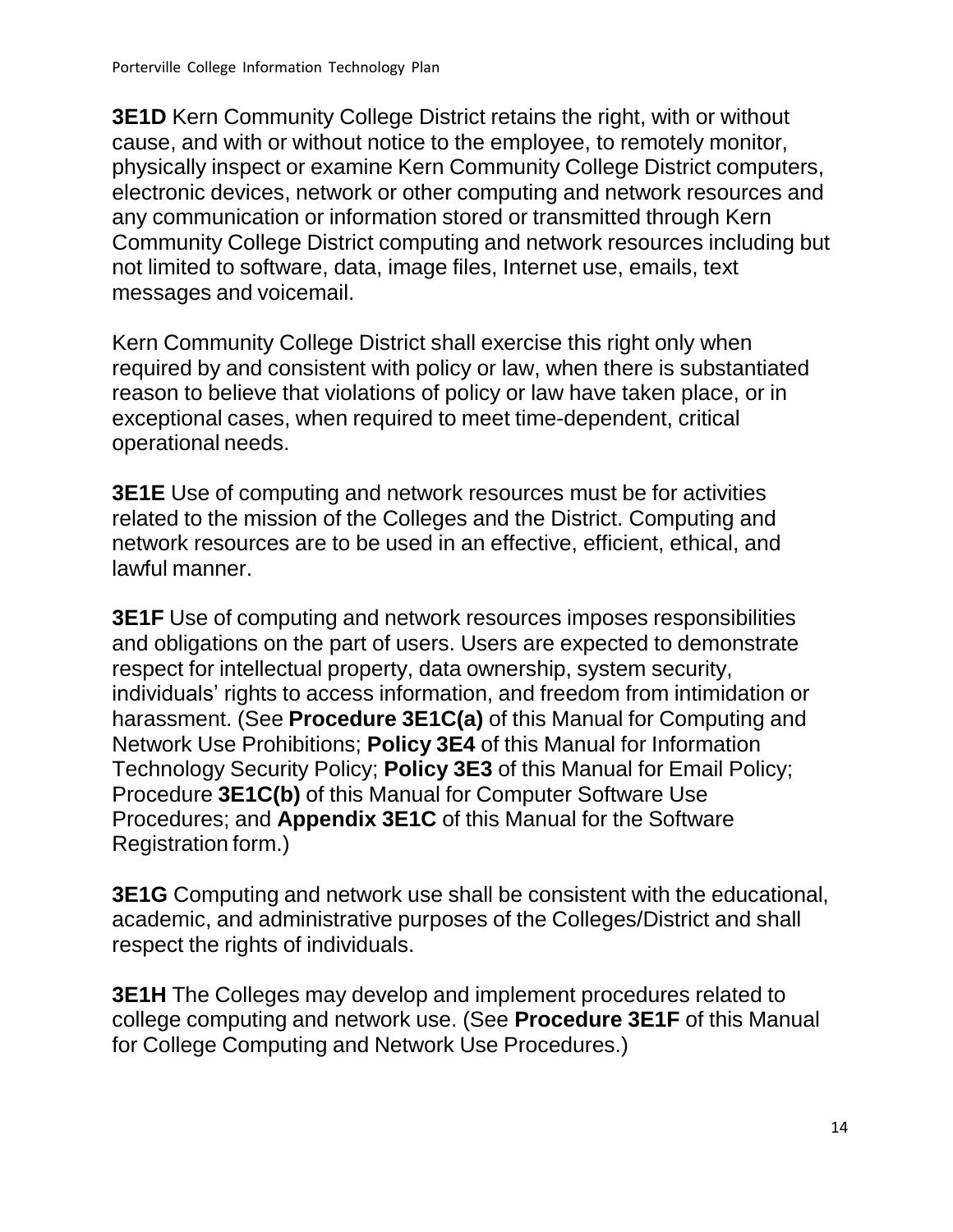**3E1I** Sanctions for violation of the District/College Computing and Network Use Policies or Procedures may be imposed. Sanctions may range from a warning, to restriction of use, to disciplinary action, and/or legal action.

**3E1J** Definition of Kern Community College District Computing and Network Resources includes, but is not limited to:

Any computer, including a laptop computer, that is:

- Owned, leased, or rented by the Kern Community College District
- Purchased with funds from a grant awarded to the Kern Community College District
- Borrowed by the Kern Community College District from another agency, company, or entity

Any electronic device other than a computer that is capable of transmitting, receiving, or storing digital media and is:

- Owned, leased, or rented by the Kern Community College District
- Purchased with funds from a grant awarded to the Kern Community College District
- Borrowed by the Kern Community College District from another agency, company, or entity

Electronic devices include, but are not limited to:

- Telephones
- Cellular Telephones
- Push-to-Talk Radios
- Pagers
- Radios
- Digital Cameras
- Personal Digital Assistants such as Palm Pilots and Smart Phones
- Portable storage devices such as USB thumb drives
- Portable media devices such as iPods and MP3 players
- Printers and copiers
- Fax machines

Any component that is used to build or support the Kern Community College District network including, but not limited to:

- Routers
- Switches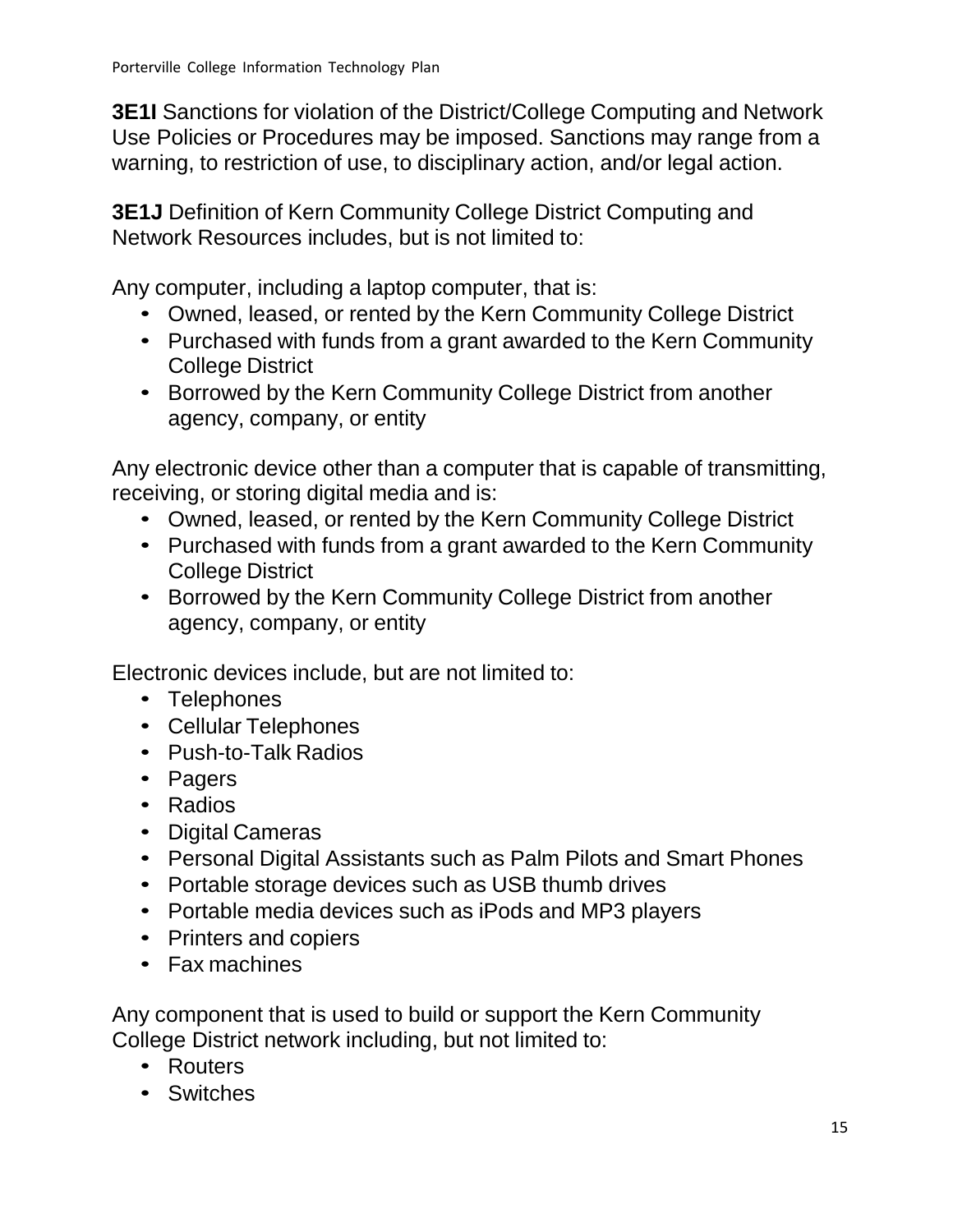- Servers
- Enterprise Storage Systems
- Microwave Components
- Firewalls
- Cabling Infrastructure
- Wireless Access Points and Controllers
- Telephone Switches
- Voicemail Systems
- Network Management and Monitoring Systems

**3E3** Electronic Mail Policy *(Added August 3, 2000)* See **Procedure 3E3** of the Board Policy Manual for the Electronic Mail Procedure and **Appendix 3E3** for References and Definitions Pertaining to Mail.

**3E3A** The Kern Community College District (KCCD) recognizes that principles of academic freedom, freedom of speech, and privacy of information hold important implications for electronic mail and electronic mail services. There is, however, no absolute right to such privacy provided by law; information retained on, or transmitted via, an employer's computer systems is considered the property of the employer.

**3E3B** KCCD encourages the use of electronic mail and respects the privacy of users. It does not routinely inspect, monitor, or disclose electronic mail without the holder's consent. Subject to the requirements for authorization, notification, and other conditions specified in the accompanying Procedure, KCCD may deny access to its electronic mail services and may inspect, monitor, or disclose electronic mail (a) when required by and consistent with law; (b) when there is substantiated reason to believe that violations of law or of KCCD policies have taken place; (c) when there are compelling circumstances; or (d) under time-dependent, critical operational circumstances.

# **3E4** Security Policy *(Added July 9, 2009)*

# **3E4A** Introduction

Kern Community College District has an obligation to ensure that all Information Technology data, equipment, and processes in its domain of ownership and control are properly secured. This obligation is shared, to varying degrees, by the Colleges and their Centers and every employee of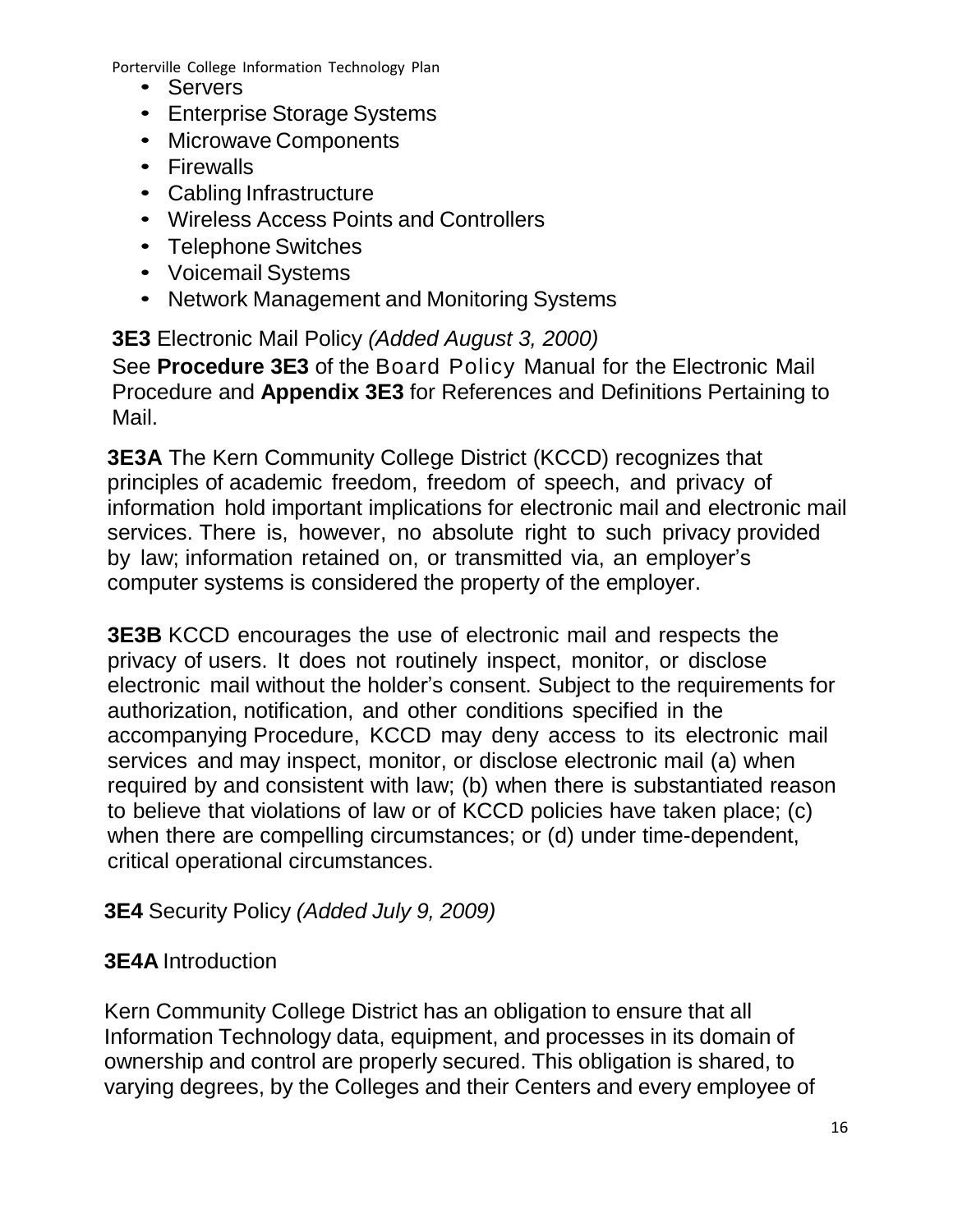the Kern Community College District. Meeting this obligation is critical to achieving Kern Community College District's mission of providing outstanding educational programs and services that are responsive to our diverse students and communities.

In order to carry out its mission, Kern Community College District shall provide secure yet open and accessible Information Technology resources to all employees and students. Toward this end, Kern Community College District will strive to balance its Information Technology Security Program efforts with identified risks that threaten the availability and performance of mission critical computing and network resources.

Kern Community College District shall ensure that the use of Information Technology resources complies with the appropriate Kern Community College District policies and procedures and applicable Federal and State regulations.

#### **3E4A1** Definitions

a. Information Technology Resources: people, processes, and technology needed to deliver Information Technology services (Banner, e-mail, online classes, etc.) to Kern Community College District employees and students.

b. Computing and Network Resources: any and all technology (servers, personal computers, applications, laptops, routers, etc.) that make up Kern Community College District's vast Information Technology operation.

**3E4B** Scope of Information Technology Security

**3E4B1** Information Technology Security Defined

Information Technology Security is defined as the state of being relatively free of risk. This risk concerns the following categories of losses:

a. Confidentiality of Information Technology data or privacy of personal data and college data

b. Integrity or accuracy of personal data and college data stored in Information Technology systems

c. Information Technology assets which include Information Technology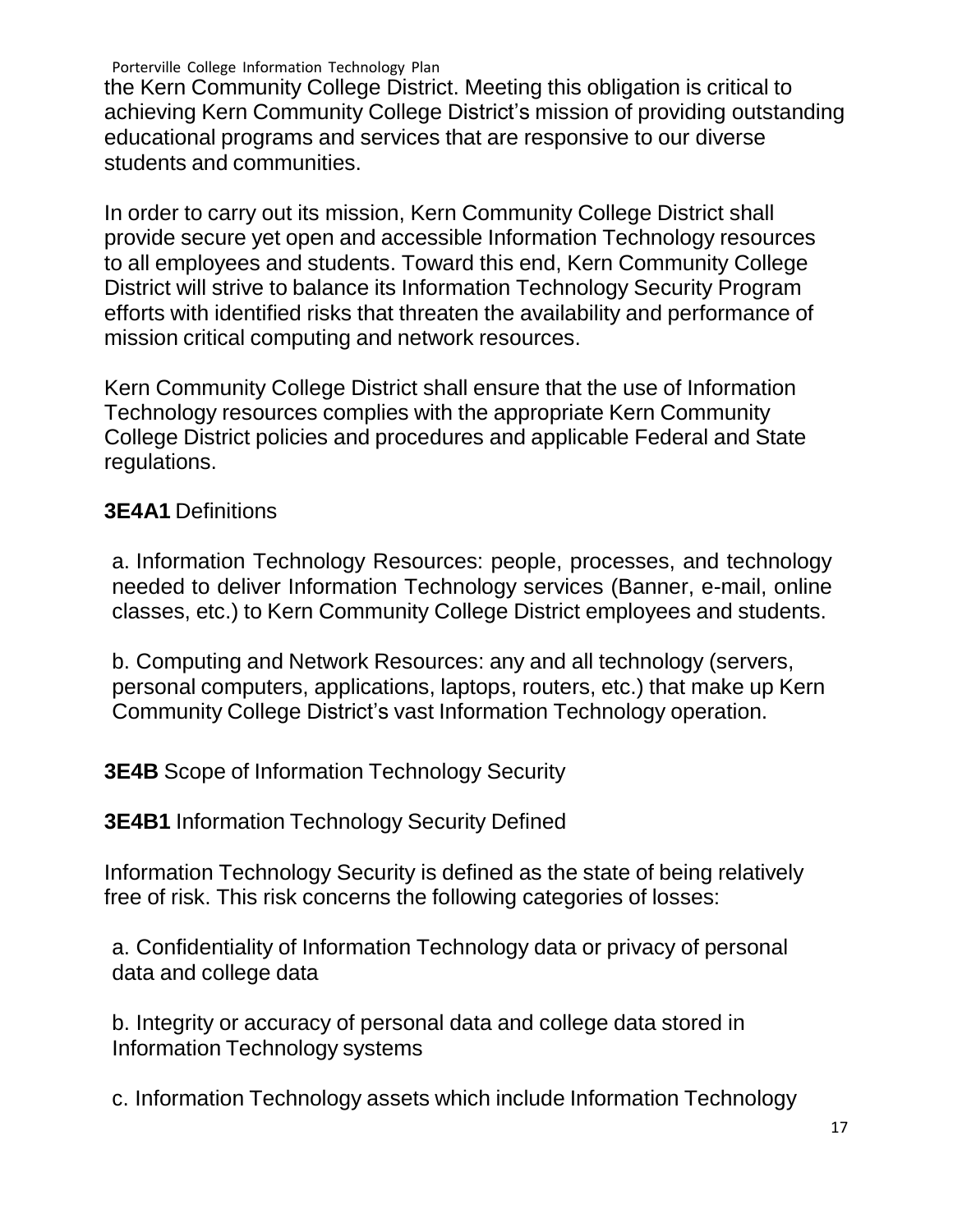d. Personal and college data stored in Information Technology systems

Information Technology Security is also viewed as balancing the implementation of security measures against the risks that have been identified and weighted against the effective operation of the Kern Community College District.

**3E4B2** Domains of Information Technology Security

Kern Community College District's Information Technology Security shall deal with the following domains of security:

a. Computer Systems' Security: servers, workstations, applications, laptops, mobile devices, operating systems, and related peripherals used by Kern Community College District employees and students

b. Network and Communications Security: all equipment, people, and processes in place to operate Kern Community College District's network and communications infrastructure

c. Physical Security: premises occupied by Information Technology personnel and core (not end-user) Information Technology equipment such as servers, routers, and switches

d. Operational Security: environmental systems such as HVAC, power, and other related operational systems

**3E4B3** Information Technology Security Program Kern Community College District shall have an Information Technology Security Program comprised of the following components:

a. A framework for classifying, reviewing, and updating Kern Community College District's Security risk posture (Risk Assessment)

A framework for identifying location, type, sensitivity, and access requirements for all data residing anywhere within the Kern Community College District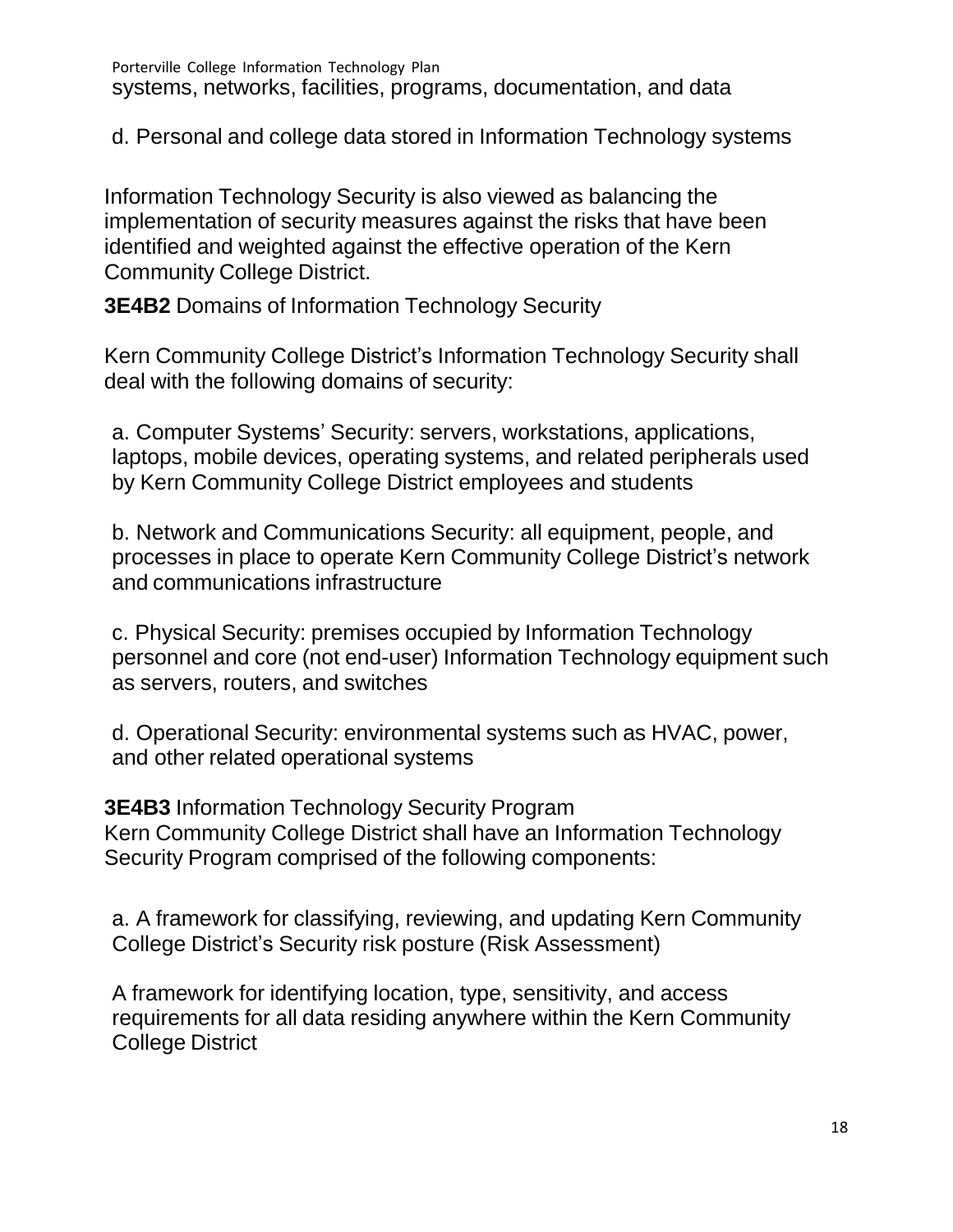Documentation of Information Technology Security Program roles, responsibilities, processes, and architecture

A plan for identifying, prioritizing, and addressing applicable Federal, State, and other legal compliance requirements

Appropriate Information Technology Security policies, procedures, and guidelines

An Information Technology Security Awareness and Information Dissemination plan

A plan for identifying, validating, prioritizing, implementing, and auditing Information Technology security technology initiatives needed to effectively secure Kern Community College District's Information Technology operations

**3E4C** Roles and Responsibilities

**3E4C1** Within the context of Information Technology Security, all Kern Community College District employees and students are responsible to some degree for safeguarding the Information Technology resources they use. Equally, all Kern Community College District employees and students are expected to comply with all Kern Community College District Information Technology Security policies and related procedures.

**3E4C2** The Information Technology Managers from the three Colleges and the District Office are responsible for Information Technology Security throughout Kern Community College District.

**3E4C3** Kern Community College District's Director, Information Technology is responsible for carrying out Kern Community College District's Information Technology Security Program as outlined in 3E4B3

**3E4C4** Appropriate College and District-wide committees shall have the opportunity to provide input on the development of Information Technology Security policies and procedures.

**3E4D** Sanctions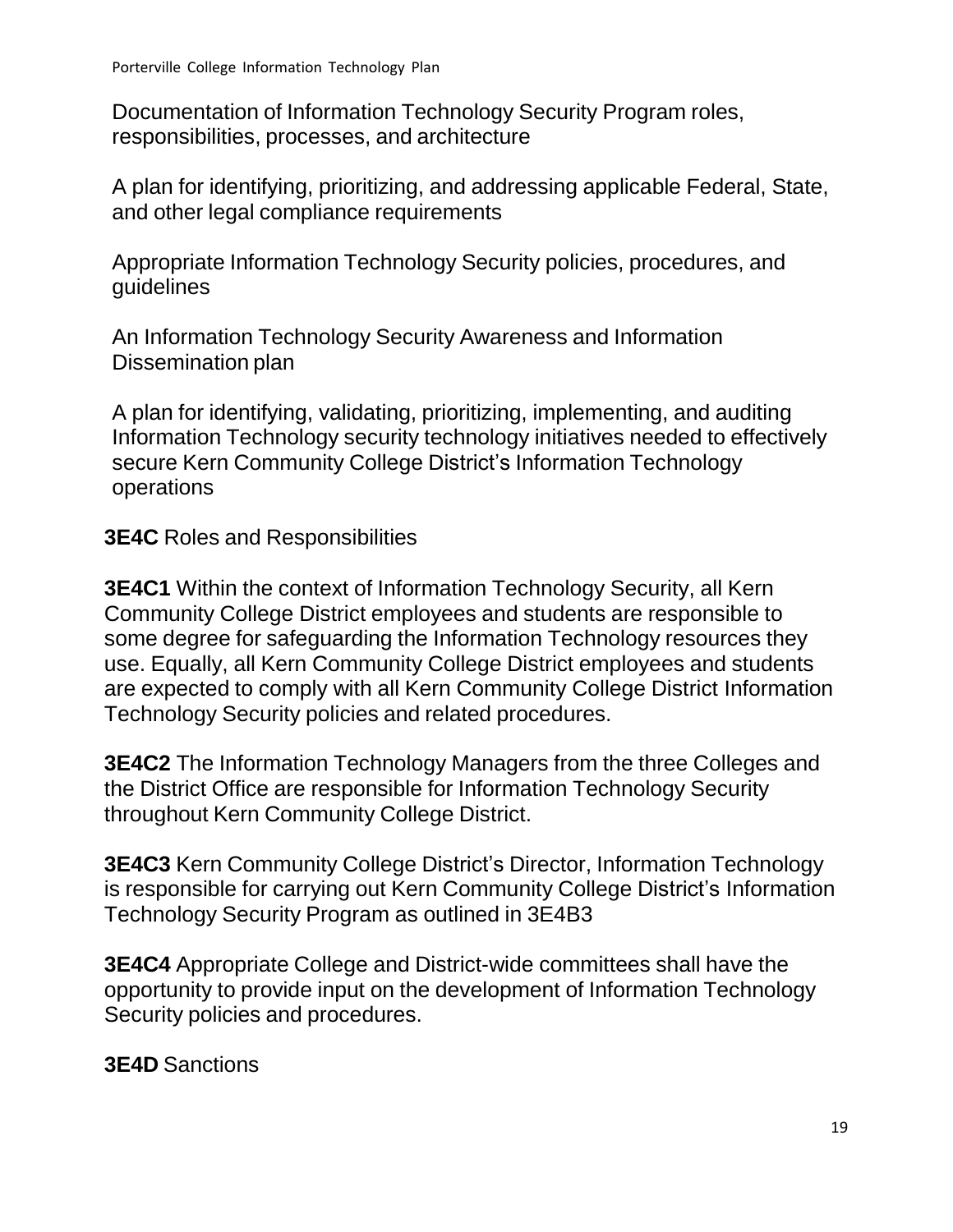**3E4D1** Violations of this policy are subject to the established Kern Community College District disciplinary processes as outlined in Kern Community College District Board Policy and Kern Community College District employee contracts.

Acknowledgements: Kern Community College District acknowledges Murdoch University of Perth, Western Australia [\(www.murdoch.edu.au\)](http://www.murdoch.edu.au/) and the University of Minnesota (www.umn.edu) for allowing Kern Community College District to use their Information Technology Security policy material.

#### **PROCEDURE 3E1C(a)**

#### **Computing and Network Use Prohibitions**

Improper uses of Colleges/District computing and network resources are prohibited as follows:

(1) The use of computing and network resources for cheating, plagiarism, furnishing false information, other acts of academic dishonesty, *or* malicious behavior that interferes with meeting the College/District educational mission is prohibited.

(2) The use of computing and network resources shall not interfere with the work of employees or students nor disrupt the normal operation of the Colleges/District.

(3) Computing and network use that monopolizes resources; network use that creates unnecessary network traffic; broadcast of inappropriate electronic mail and messages; transmission of electronic chain letters or other requests for money; and distribution or circulation of media known or suspected to contain computer viruses are prohibited.

(4) Copying, distributing (either free or for monetary gain), or receiving copyrighted software or electronic information without paying the specified royalty (U.S. copyright laws) are prohibited.

(5) Unauthorized computing and network account sharing is prohibited.

(6) Attempts to gain unauthorized access to any computing or network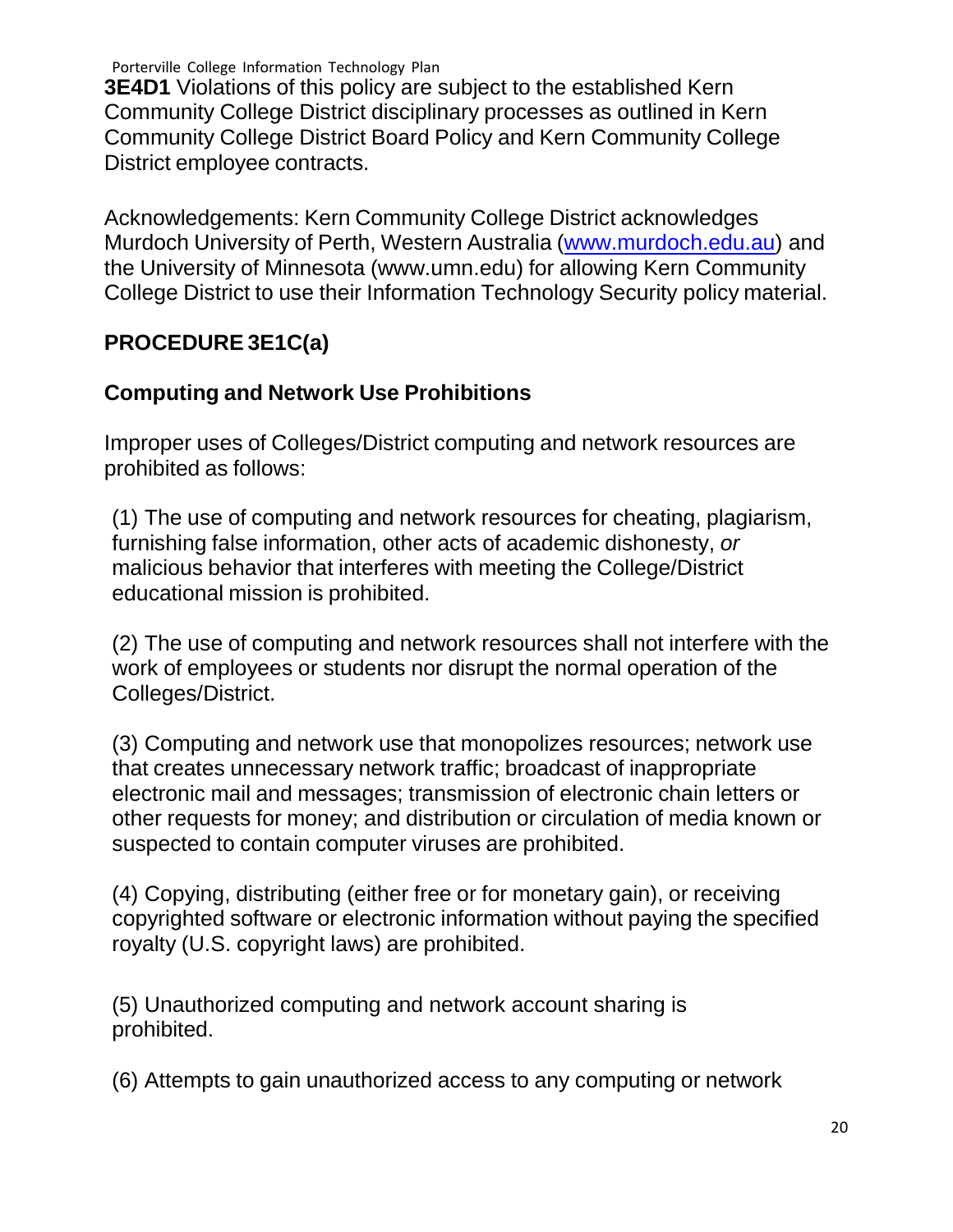(7) Unauthorized commercial or business use of Colleges/District computing and network resources for individual or private gain is prohibited.

(8) Use of Colleges/District computing and network resources to intentionally transmit, receive, display or copy obscene, pornographic, discriminatory or harassing materials not related to coursework or research is prohibited.

(9) Use of Colleges/District computing and network resources to access or attempt to access student or employee information for any purpose not specifically job-related violates state and federal laws and District policy and is prohibited.

(10) The Electronic Communications Privacy Act (federal law) includes electronic mail and messages in the same category as U.S. mail and telephone calls, and defines unauthorized attempts to access another user's information as unlawful behavior*. S*uch behavior is prohibited.

Reviewed and Recommended by Chancellor's Cabinet, September 16, 2008 District Consultation Council, May 18, 2009

# **PROCEDURE 3E1C(b)**

# <span id="page-22-0"></span>**COMPUTER SOFTWARE USE PROCEDURES**

1) Only software which falls into one of the following categories may be used on equipment which is under the jurisdiction of the Kern Community College District:

a) The software has been purchased by the District in sufficient quantities to account for one purchase for each machine on which the software is used, and a written record of the purchase is available in District files.

b) The software is covered by a licensing agreement with the software author, vendor, or developer, as applicable; no tenets of the agreement have been violated by the user; and a written coy of the agreement is available in District files.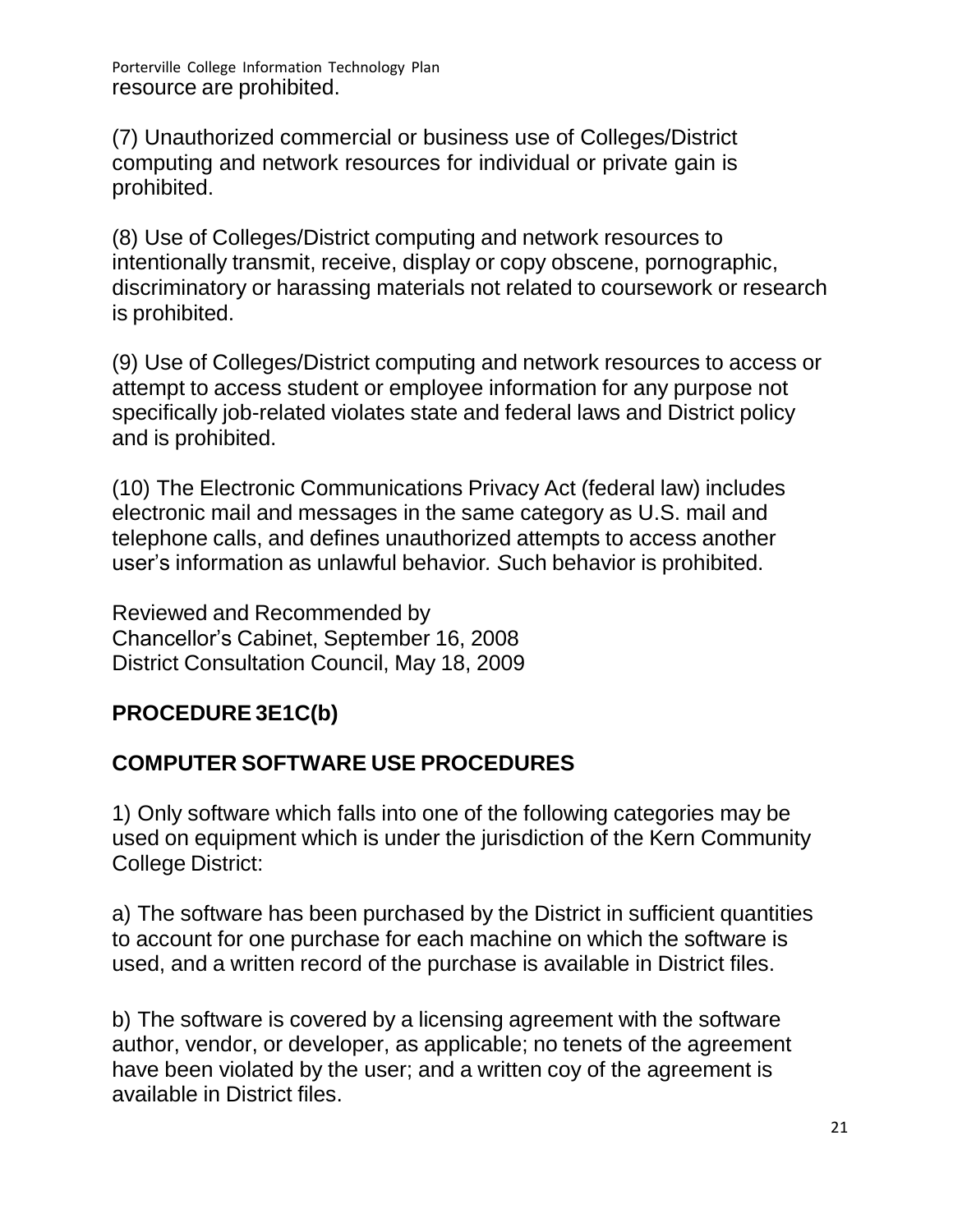c) The software has been donated to the District in accordance with the software license, and a written record of the donation or its acceptance is available in District files.

d) The software has been developed or written by a District employee for use on District equipment, and full credit has been given to the developer by other users.

e) The software is in the public domain, and documentation exists to substantiate its public domain status.

f) The software is being reviewed or demonstrated as part of a purchasing or licensing decision, and arrangements for such review or demonstration have been satisfactorily reached between the District and the appropriate vendor or representative.

g) The software is the personal property of the user, and these procedures and software license requirements are followed.

2) According to law, all copies are illegal unless they fall into one of the following categories:

a) The copy is created as an essential step in the utilization of the computer program in conjunction with a machine, and it is used in no other manner.

b) The copy is for archival purposes only, and all archival copies are destroyed when continued possession of the computer program ceases to be rightful.

c) The copy is in compliance with the license agreement.

3) In order to certify the District's right-to-use software installed on District owned computers, copies of all licenses shall be on file at a designated location. When installing software on a District-owned computer, the person completing the installation is responsible for the following:

a) Installation of the software according to instructions provided by the software author/distributor.

b) Completion of a Software Registration Form.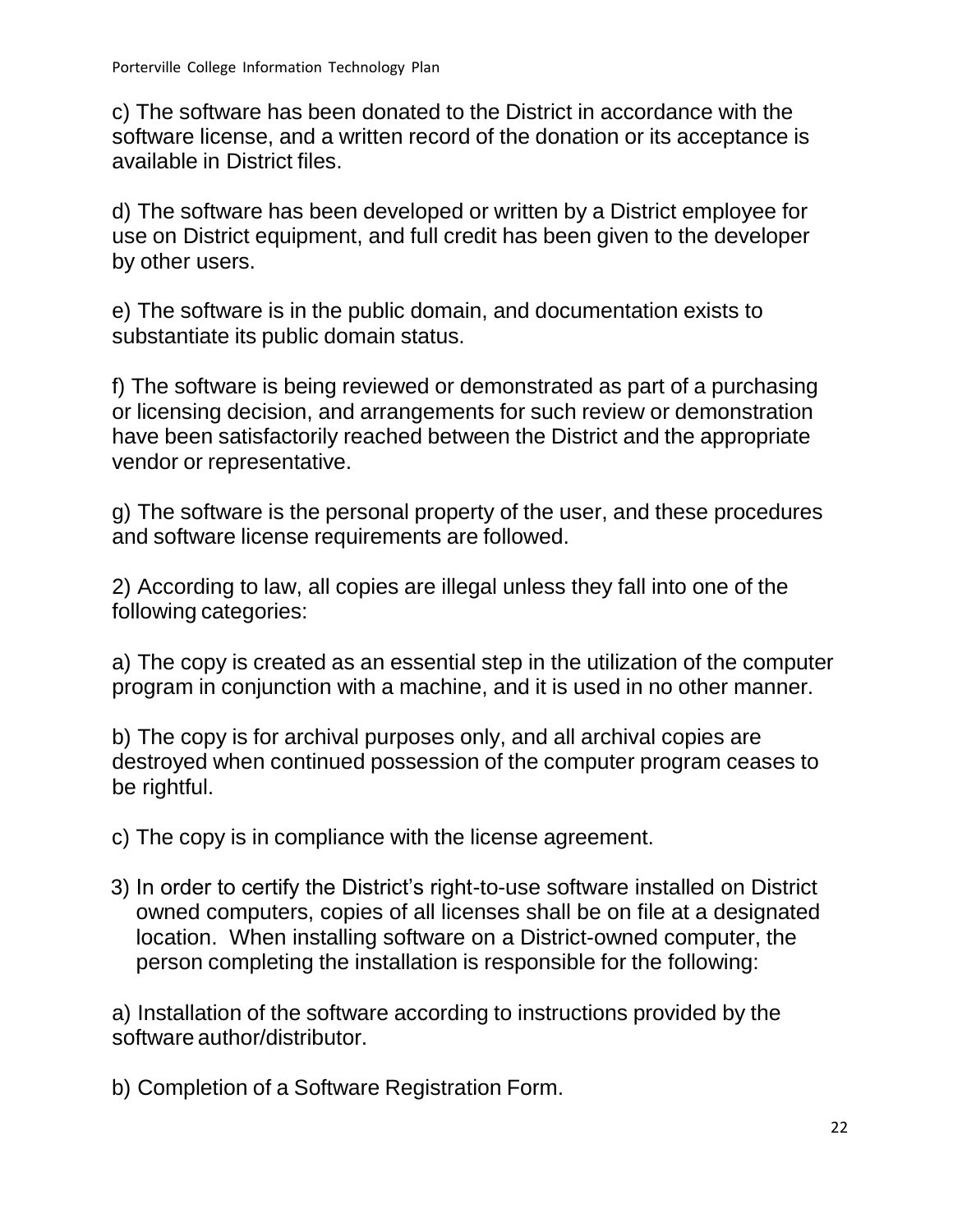c) Forwarding the Software Registration Form, the Software License Agreement received with the software, and a copy of the software purchase order to the designated location. These documents constitute an archival record.

4) If a software audit is performed either by District staff, law enforcement officers, or regulatory agencies, the archival records will be used to prove ownership of specific software products. If an archival record does not exist for a specific copy of software and the user is unable to provide proof of legal use as stated in these procedures, the software will be deleted from the computer's storage media, and all backup copies will be destroyed.

This section was approved by the Chancellor's Cabinet May 23, 1993 Renumbered 4/21/94, 2/11/97, and 10/11/00

# **PROCEDURE 3E1F**

# **COLLEGE COMPUTING AND NETWORK USE PROCEDURES**

The Colleges of the Kern Community College District may develop, adopt, and implement written computing and network use procedures that are consistent with the District's Computing and Network Use Policy, including, but not limited to references to:

A. The District Computing and Network Use Policy including its ten (10) prohibitions.

B. The legal aspects of computing and network use procedures such as:

- (1) The rights of users to freely examine issues.
- (2) Sexual harassment and creating a hostile environment
- (3) Freedom from intimidation, embarrassment, or fear
- (4) Rules related to behavior

C. The development of priorities that emphasize computing and network use that is related to the mission of the College/District.

D. Sanctions that range from a warning, to restriction of use, to disciplinary action, to legal action.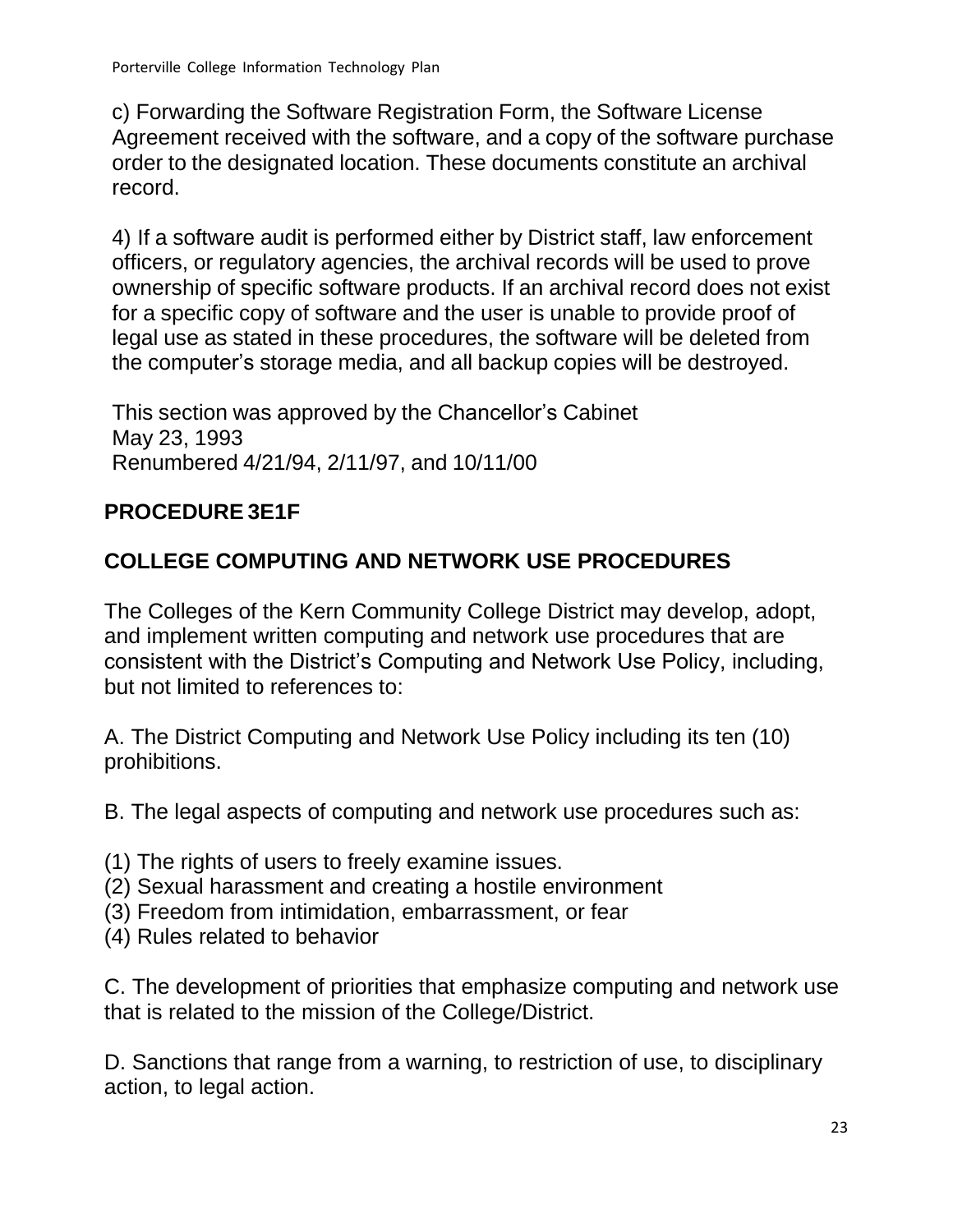E. College Computing and Network Use Procedures will have the approval of the President, will be given wide dissemination to users, and will be forwarded to the District Director, Information Technology.

Reviewed and Recommended by Chancellor's Cabinet September 16, 2008

Reviewed and Recommended by District Consultation Council May 18, 2009

#### **APPENDIX 3E1C**

|                           |                                                                    | Kern Community College District<br>2100 Chester Avenue<br>Bakersfield, CA 93301-4099 | П<br>◻                        | <b>Bakersfield College</b><br>Cerro Coso College<br>Porterville College<br><b>District Office</b> |
|---------------------------|--------------------------------------------------------------------|--------------------------------------------------------------------------------------|-------------------------------|---------------------------------------------------------------------------------------------------|
|                           | (Attach to Software License Agreement and Software Purchase Order) | <b>SOFTWARE REGISTRATION FORM</b>                                                    |                               |                                                                                                   |
| Name                      |                                                                    | Position                                                                             |                               |                                                                                                   |
| Department                |                                                                    |                                                                                      | <b>Telephone Number</b>       |                                                                                                   |
| Software                  |                                                                    |                                                                                      | <b>Software Serial Number</b> |                                                                                                   |
| Date Purchased            |                                                                    | <b>Place Purchased</b>                                                               |                               |                                                                                                   |
| 3/93<br><b>MIS</b><br>300 |                                                                    |                                                                                      |                               |                                                                                                   |

#### <span id="page-25-0"></span>**WEB PAGE GUIDELINES**

Information presented on the PC website should be accurate, timely and germane, while still allowing for an appropriate measure of freedom of expression. For these reasons, a periodic review and evaluation of sites is needed. This web page guideline procedure is the first step in establishing reasonable standards. The procedures include a listing of page elements, recommended style guidelines and suggestions.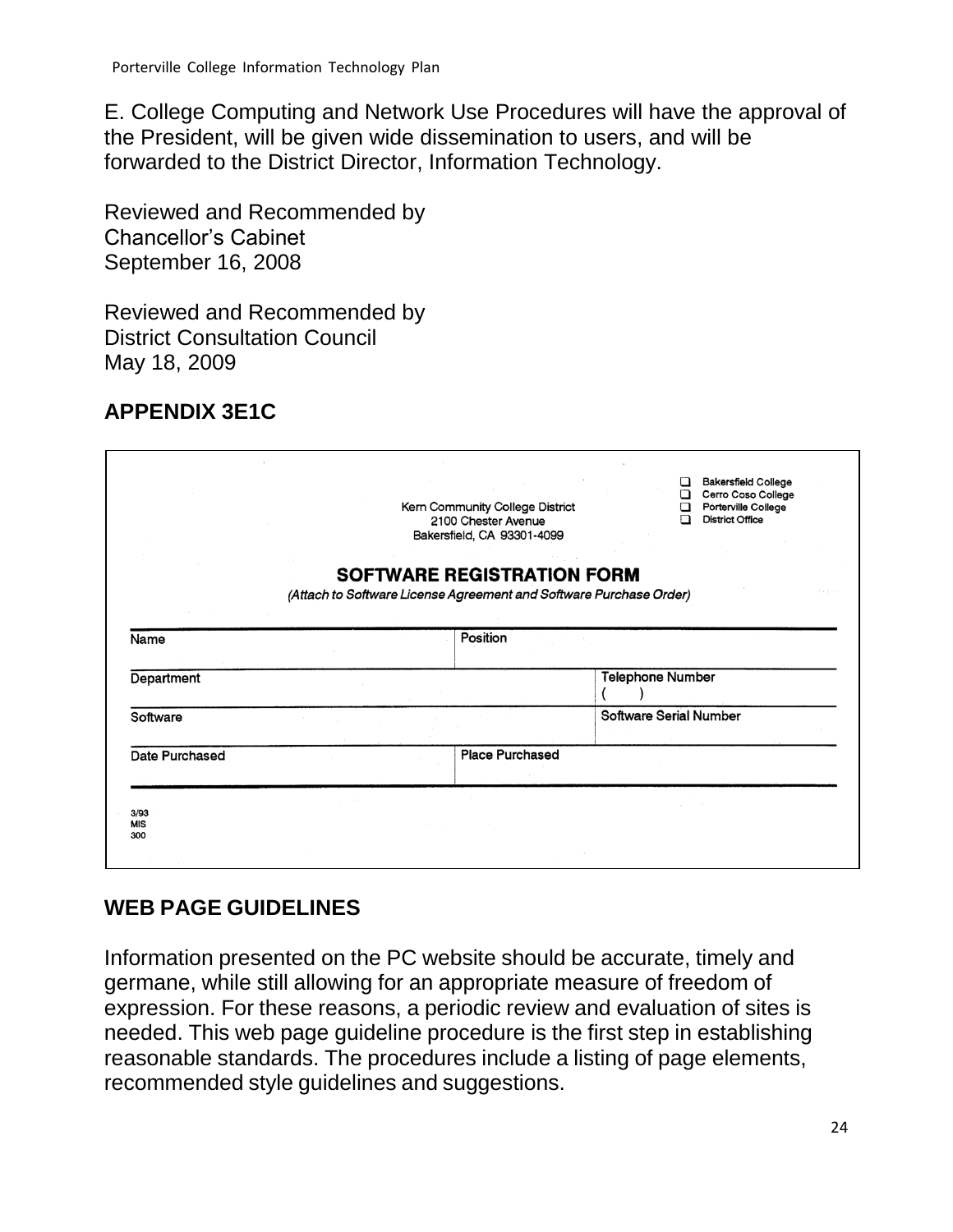#### **Web Access:**

Any PC staff member wishing to develop a website should contact the Web Site Coordinator for a log-in and password to the PC web site.

#### **PC Web Site Coordinator:**

The Porterville College Web Site Coordinator reviews all PC website content submissions and website links. The Coordinator monitors materials attached to the PC home page for compliance to Porterville College and Accessibility standards. Before content is submitted to the Web Site Coordinator, Division Chairs or the appropriate department head may review them and sign-off.

#### **Web Pages:**

Web pages represent both the college and the faculty or staff member's best effort. The pages should:

- Reflect a high level of excellence related to the educational program, student service areas or college activities
- Support the mission and goals of the college

#### **General Website Content Standards:**

- Web pages must conform to Section 508 Accessibility Standards. (Please see Accessibility Guide Sheet)
- Porterville College's name must appear in the page title *and* near the top of the page.
- Links returning to the PC home page: [www.portervillecollege.edu](http://www.portervillecollege.edu/) must be on each page.
- The title of the department or division or subject identifier should be located near the top of the web page.
- The initiator is responsible for the currency and revision of his/her web site.
- Materials approved by division or department heads are published to the web server and, after review by the Web Site Coordinator, linked to the PC Web Page.
- External links are related to the website theme.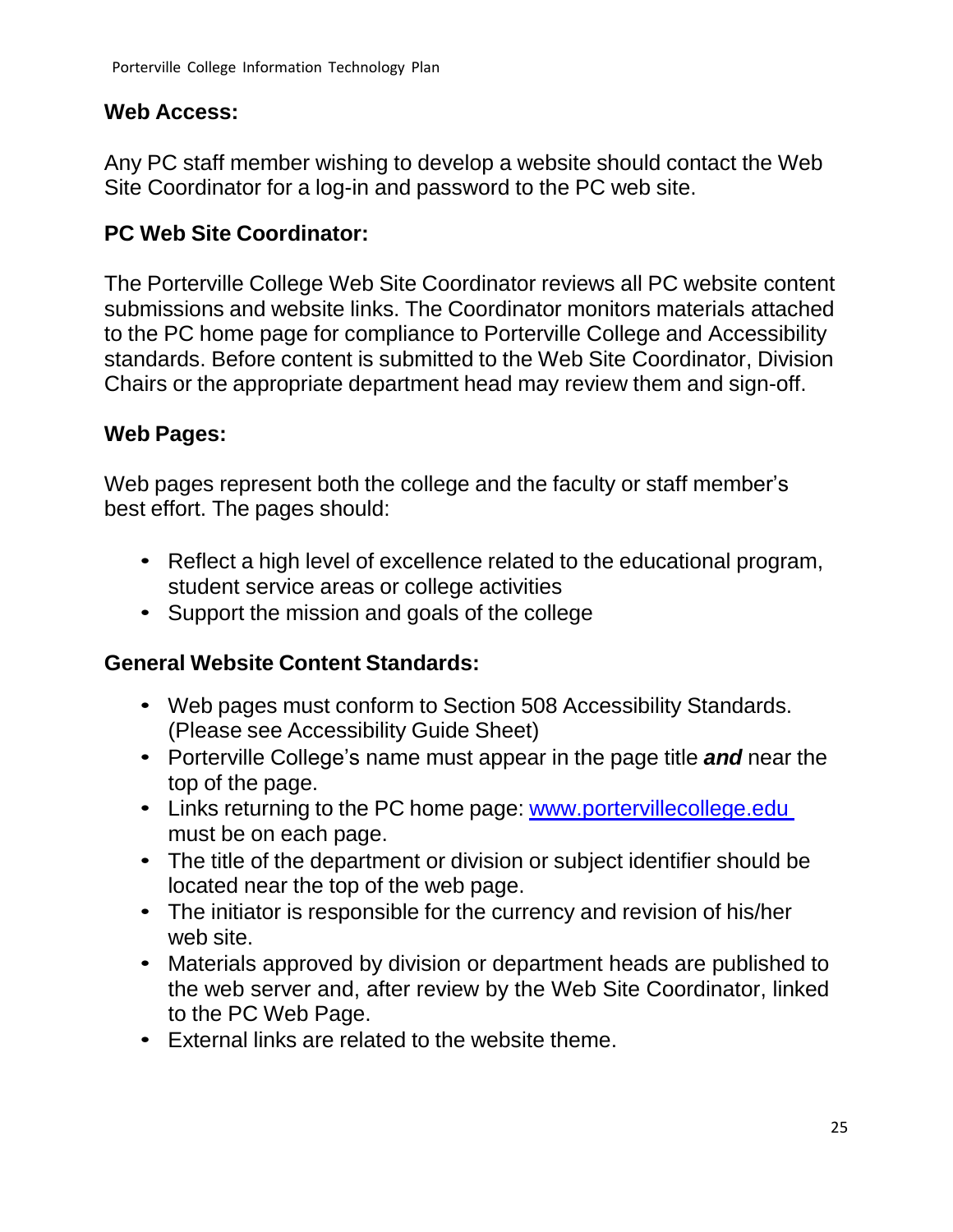#### **It is important to the college that our web sites:**

- Have correct and timely information.
- Have content appropriate for our audience.
- Are branded appropriately.
- Are easy to use.
- Comply with Section 508 and other applicable laws.
- Are interactive where appropriate. (Use technology for a purpose)
- Use correct grammar and spelling.

#### **As such, we recommend the following policies:**

- With few exceptions, sites that have not been updated at least once in the last 6 months will be removed.
- Monthly reviews are recommended. Exceptions will include archived information like past class schedules, catalogs, publications, history, etc.
- Agreeing to create a website obligates the requestor to update the site regularly as if it were part of their job description. If at any point a site doesn't have someone assigned to update it regularly, the site will be removed.
- Content will be managed and updated by staff and faculty around the campus but the Web Coordinator will manage the placement content within our site. Content that is particularly useful and is regularly updated will be featured more prominently.

#### **Unacceptable Materials:**

These materials or practices are unacceptable because they may violate copyright laws, accepted practice or protocol:

- Copyrighted materials in any form, unless granted written permission and identified as such
- Confidential information as defined by laws or KCCD policy.
- Photographs or videos of persons without the authors/publishers expressed written permission
- Personal, private or commercial activities or advertisements.
- Other content/material prohibited by law or KCCD policy.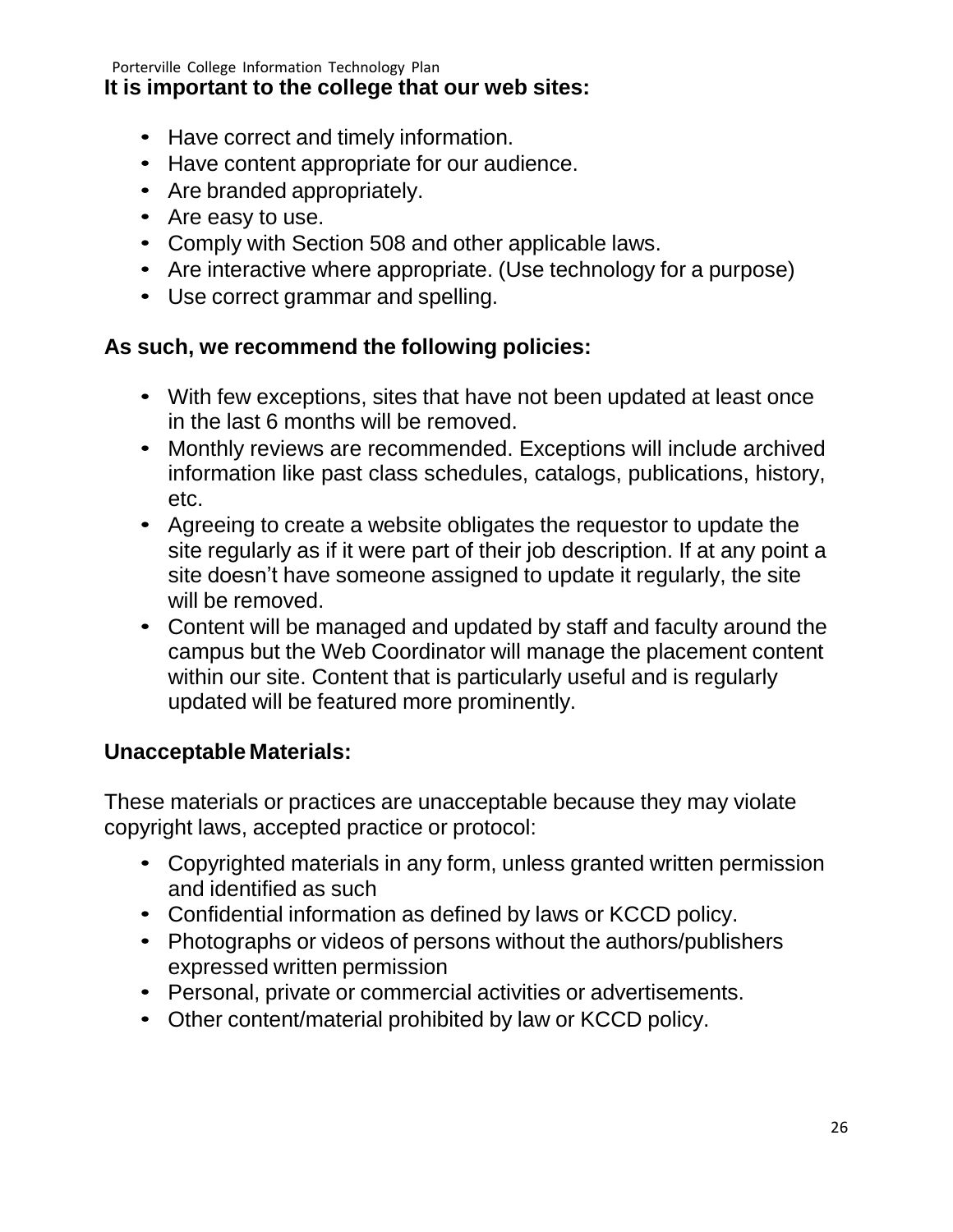Porterville College Information Technology Plan **Division/Department Home Page Standards:**

In addition to the items listed above, the following standards are suggested:

- Description of the division/department
- Description of the division/department programs
- List of faculty members: email addresses
- Name and email address to Division Chair or Division contact person

#### **Faculty/Staff Home Page Requirements:**

Faculty and Staff may request websites housed on the home.portervillecollege.edu domain. The following guidelines are suggested:

- Courses taught and/or services provided
- Course syllabi
- Office hours
- Personal information
- Photo (optional, service available from Web Site Coordinator)
- Background: education and/or experience

#### **Graphics and Background Guidelines:**

Graphics and background can add attractive enhancements to a website. Developers should use them to enhance their site. These guidelines are provided to support these enhancements:

- Keep file sizes small. Large and complex graphics may have a very long load time. [Section 508 Standards, Section 1194.22 (a) - A text equivalent for every non-text element shall be provided (e.g., via "alt", "longdesc", or in element content).
- GIF and JPEG are the preferred formats for graphics or digital photos.
- Attractive backgrounds benefit from light colored, pastel or faded graphics. An attractive background is easier to read.
- Avoid bright, distracting colors.
- Keep animations to a minimum. (only one per page)
- Blinking images or text violates Section 508 guidelines, as does the "marquee" function.
- Related pages should use commonly colored backgrounds for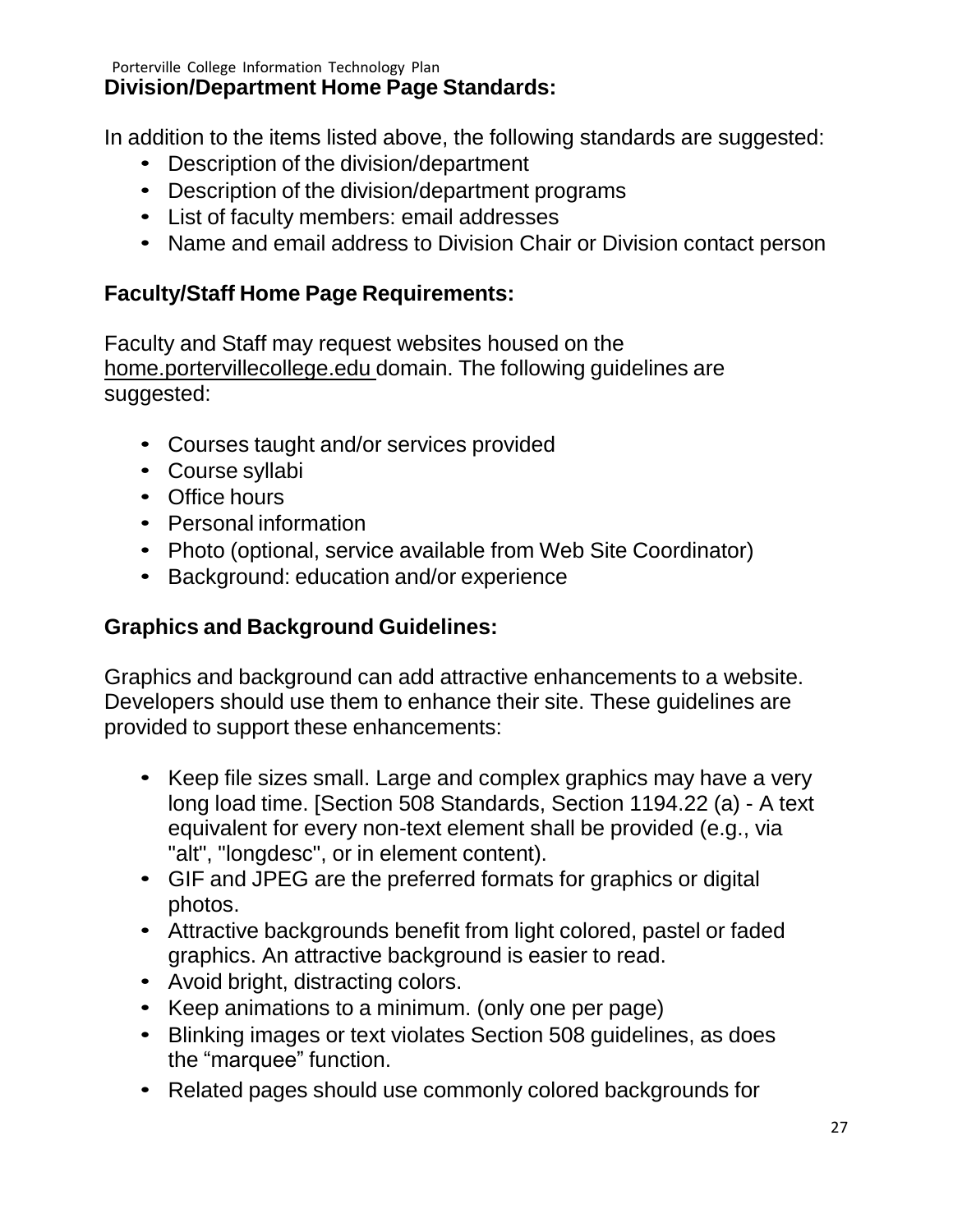Porterville College Information Technology Plan consistency.

• Section 1194.22, (c) Web pages shall be designed so that all information conveyed with color is also available without color, for example from context or markup.

# **Testing Guides:**

Websites are built to work. Computerized devices don't always work as they should, so developers are required to test their website. The following are some possible steps:

- View pages through an Internet browser to check for errors.
- Cross check errors: run through two or more browsers to ensure maximum compatibility.
- Test links to assure that they go to the intended website.
- Return linked sites to source home page.

# **Other Thoughts:**

The PC site showcases current and upcoming events or activities. If there is something that faculty or staff would like placed on the site, contact the Web Site Coordinator. The PC website, like the Internet, is in a constant state of flux. The basic nature of both systems is change.

# <span id="page-29-0"></span>**MEDIA SERVICES GUIDELINES**

One of the most vital support services the Information Technology Department provides is Media Services. Media Services can provide many support functions to faculty and staff. Services include but are not limited to, equipment checkout and service, media duplications, multimedia support, video tapping, and editing. The following list of Media Services guidelines have been developed to help identify the services available.

# **Duplication:**

CD's and DVD's can be copied by high-speed duplicators (if NOT in violation of copyright). Media will be duplicated within 48 hours (unless in large quantity).